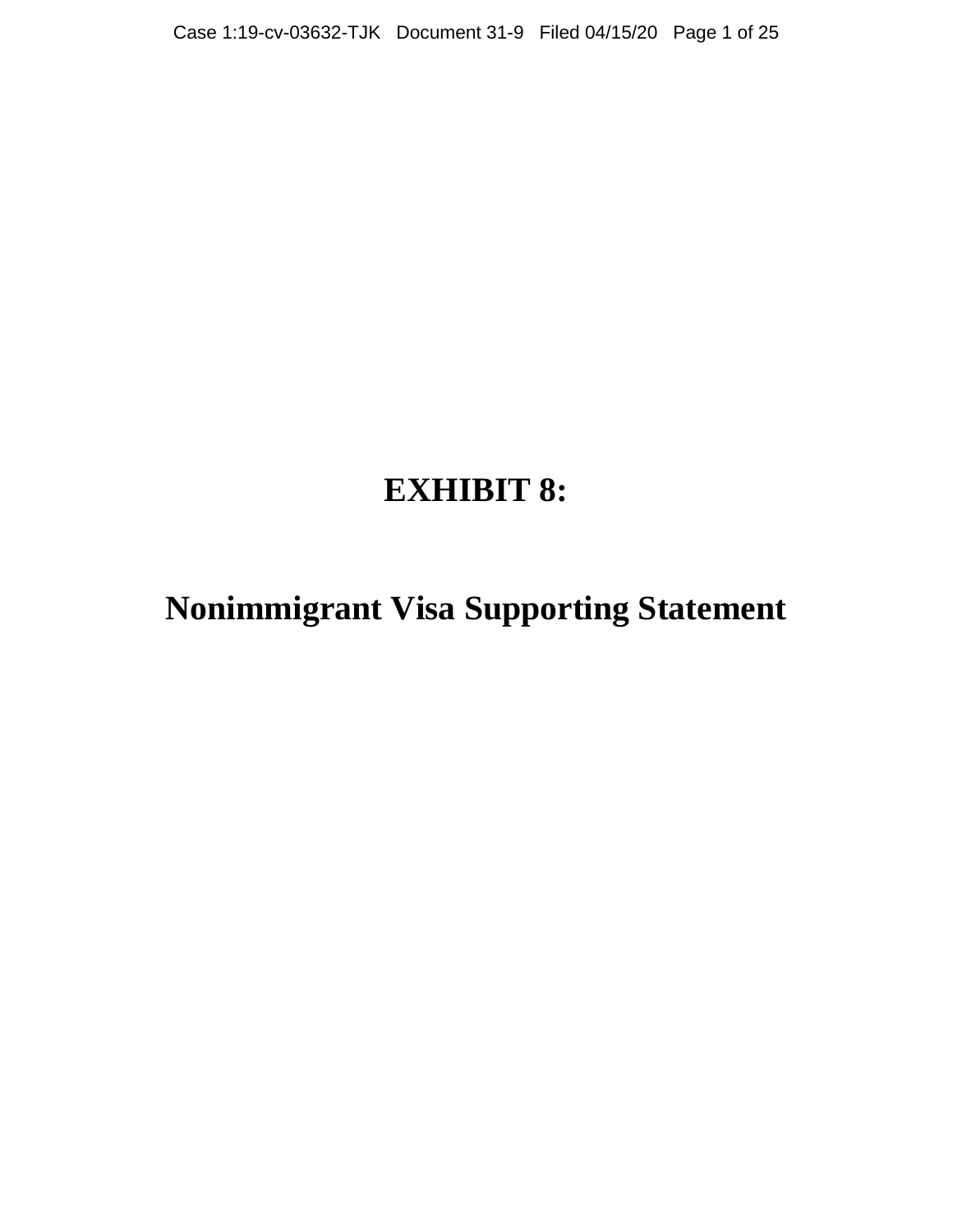# **SUPPORTING STATEMENT FOR PAPERWORK REDUCTION ACT SUBMISSION**

# Application for Nonimmigrant Visa OMB Number 1405-0182 DS-160 and DS-156

### **A. JUSTIFICATION**

#### *1. Why is this collection necessary and what are the legal statutes that allow this?*

The Immigration and Nationality Act ("INA"), 8 U.S.C. § 1101 *et seq*., sets out application and eligibility requirements for aliens seeking to obtain nonimmigrant visas. INA section  $221(a)$ , 8 U.S.C. § 1201(a) provides that a consular officer may issue a nonimmigrant visa to an individual who has made a proper application, subject to applicable conditions and limitations in the INA and related regulations. INA section 222(c), 8 U.S.C. § 1202(c), specifically requires that:

Every alien applying for a nonimmigrant visa and for alien registration shall make application therefore in such form and manner as shall be by regulations prescribed. In the application the alien shall state his full and true name and such additional information necessary to the identification of the applicant, the determination of his eligibility for a nonimmigrant visa, and the enforcement of the immigration and nationality laws as may be by regulation prescribed.

Visa ineligibility grounds are detailed in INA section 212(a), 8 U.S.C. § 1182(a), INA section 214(b), 8 U.S.C. §1184(b), INA section 208(d)(6), 8 U.S.C. § 1158(d)(6), and other statutes. Among the grounds of ineligibility are those related to the health of the applicant, the applicant's past and present criminal activities, security concerns, potential for the applicant to become a public charge, and previous violations of the INA by the applicant; however, not all grounds of ineligibility apply to all visa classifications. In the visa application form, applicants are asked a series of questions relevant to a determination of visa eligibility.

Department of State regulations pertaining to nonimmigrant visas under the INA are published at 22 CFR Part 41. The regulations on filing an application for a nonimmigrant visa are in 22 CFR 41.103.

Executive Order 13780 (*Protecting the Nation From Foreign Terrorist Entry Into the United States*) directs the Department of State and other agencies to implement a program, as part of the process of adjudicating applications for visas and other immigration benefits, to improve screening and vetting. Section 5 of the E.O. directed relevant agencies to develop a uniform baseline for screening and vetting procedures.

In addition, in a Memorandum for the Secretary of State, the Attorney General, and the Secretary of Homeland Security, issued March 6, 2017 ("Presidential Memorandum"), the President stated that "[t]o avert the entry into the United States of foreign nationals who may aid, support, or commit violent, criminal or terrorist acts, it is critical that the executive branch enhance the screening and vetting protocols and procedures for granting visas,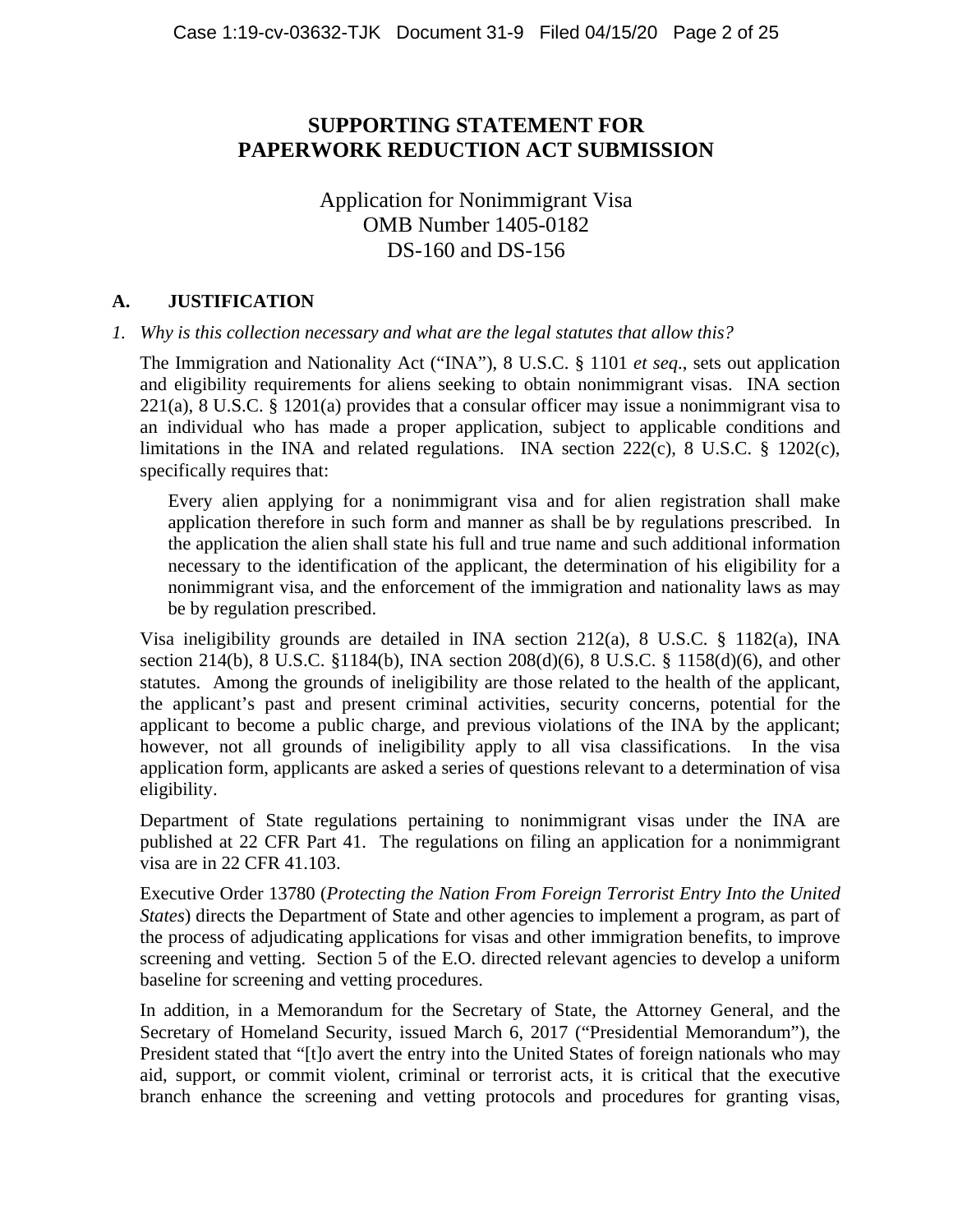admission to the United States, or other benefits under the INA." To that end, the recipient cabinet officials were directed, as permitted by law, to:

> implement protocols and procedures as soon as practicable that in their judgment will enhance the screening and vetting of applications for visas and all other immigration benefits, so as to increase the safety and security of the American people. These additional protocols and procedures should focus on:

> (a) preventing the entry into the United States of foreign nationals who may aid, support, or commit violent, criminal, or terrorist acts; and

> (b) ensuring the proper collection of all information necessary to rigorously evaluate all grounds of inadmissibility or deportability, or grounds for the denial of other immigration benefits.

### 2. *What business purpose is the information gathered going to be used for?*

The information is gathered to enable consular officers to confirm the applicant's identity and determine visa eligibility under applicable U.S. law. Department of State consular officers will use the information collected in the visa adjudication process, coordinating with other Department officials and with partner U.S. government agencies, as appropriate, for these purposes. Their information is necessary to make these determinations.

3. *Is this collection able to be completed electronically (e.g. through a website or application)?*

Applicants are able to electronically fill out and submit the DS-160 online via the Consular Electronic Application Center at http://www.travel.state.gov. The Department employs industry standard encryption technology to maintain a secure connection during the online application process. Once the application is complete and the applicant has verified the answers provided, the applicant will electronically sign and submit the application. The applicant may print a copy of the application for record keeping purposes, but no paper copy of the DS-160 application is separately submitted to the Department. The applicant will present to the consular officer a paper application confirmation page which will contain a record locator in the form of a barcode. The Department notes that while an applicant could save a copy of the barcode on a smart phone, Department scanners may not always be able to scan off smart phones. Further, all IV applicants are required to bring a copy of all components of their application for the consular officer's adjudication, and presumably, the barcode with the record locator will be included in this. The consular officer will scan the barcode to retrieve the electronic record of the application from the database. The electronic form will provide consular officers information needed to determine the eligibility of the applicant for a visa and will significantly reduce the need to solicit information during the applicant's interview. The electronic submission of the application to the Department will allow the information to be reviewed prior to an interview. The consular officer obtains the applicant's sworn affirmation and biometric signature at the time of the interview.

The Department will retain form DS-156, the paper version of form DS-160, to be used only when: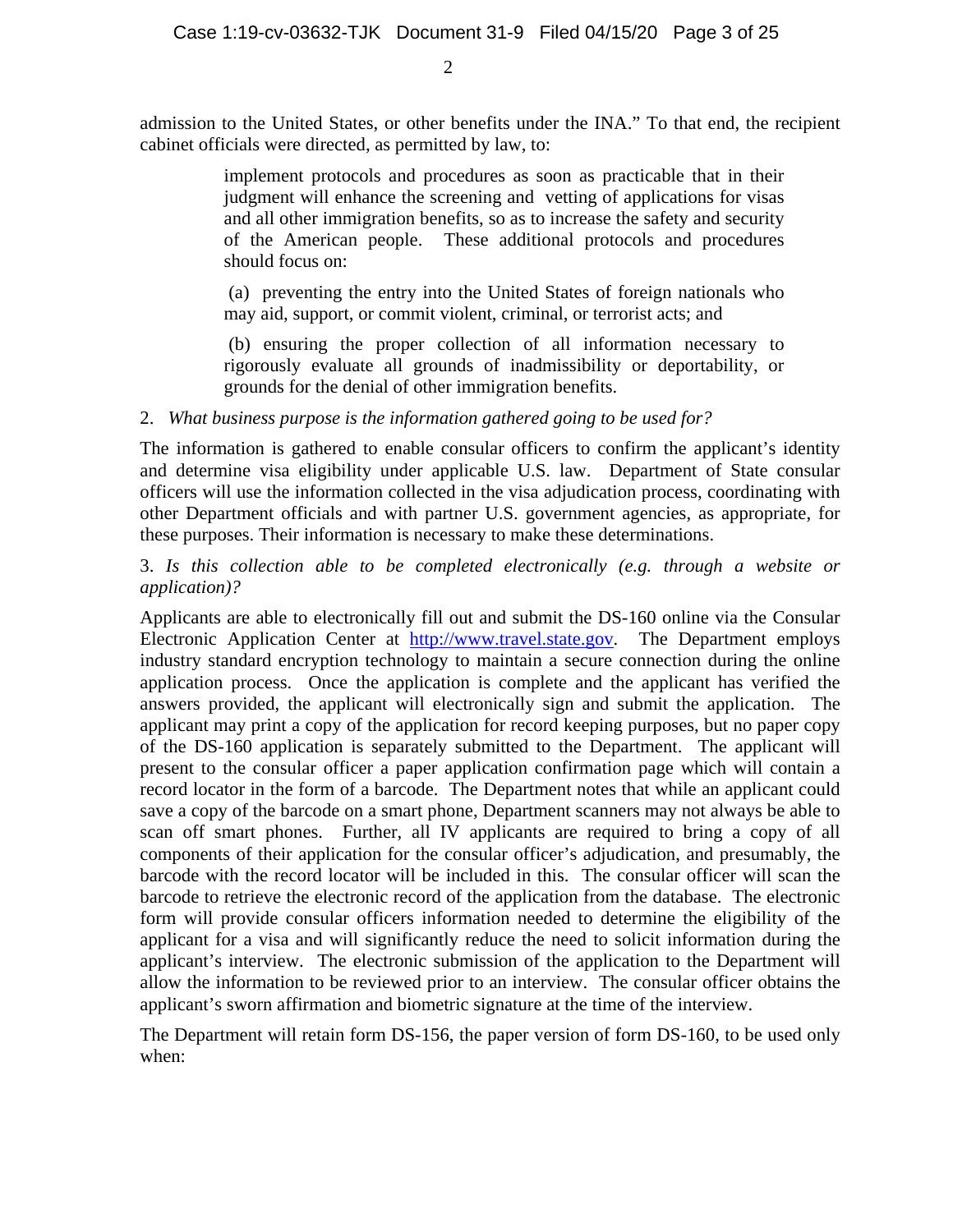- An applicant has an urgent medical or humanitarian travel need and the consular officer has received explicit permission from the Bureau of Consular Affairs Visa Office to accept form DS-156;
- The applicant is a student or exchange visitor who must leave immediately in order to arrive on time for his/her course and the consular officer has explicit permission from the Visa Office to accept form DS-156;
- The applicant is a diplomatic or official traveler with urgent government business and form DS-160 has been unavailable for more than four hours; or
- Form DS-160 has been unavailable for more than three days and the officer receives explicit permission from the Visa Office.

## 4. *Does this collection duplicate any other collection of information?*

To our knowledge, this collection is not duplicative of another existing collection. To the extent the DS-5535 (OMB Control Number 1405-0226) duplicates some questions posed in this collection, applicants completing the DS-5535 will be advised not to provide information already reported in this collection. If this revision is approved, the Department will seek amendments to the DS-5535 to further avoid duplication. The paper back-up version of this collection is currently maintained under OMB Control Number 1405-0018, but is being consolidated into this collection to avoid duplication.

## 5. *Describe any impacts on small business.*

This information collection does not involve small businesses or other small entities.

## 6. *What are the consequences if this collection is not done?*

This information collection is essential for confirming the applicant's identity and determining whether an applicant is eligible for a nonimmigrant visa. An applicant completes the form once per visa application. It is not possible to collect the information less frequently, as consular officers need up-to-date information to determine whether an applicant is eligible to receive a visa.

## 7. *Are there any special collection circumstances?*

No special circumstances exist.

## 8. *Document publication (or intent to publish) a request for public comments in the Federal Register.*

The Department of State (Visa Office, Bureau of Consular Affairs) published a 60-day notice in the Federal Register on March 30, 2018 (83 FR 13807), and a 30-day notice in the Federal Register on August 28, 2018 (83 FR 43951), soliciting public comment on this collection. The Department received a total of 10,086 combined comments on this publication and on the simultaneous publication of the Electronic Application for Immigrant Visa and Alien Registration (OMB Control No 1405-185) via email and posts to regulations.gov during the 60-day comment period. Many commenters submitted a single comment addressing both collections, while some commenters submitted identical or similar comments on each collection. The Department received 569 comments that were exact duplicates by the same commenter on the same collection that were excluded from the tallies below. Given the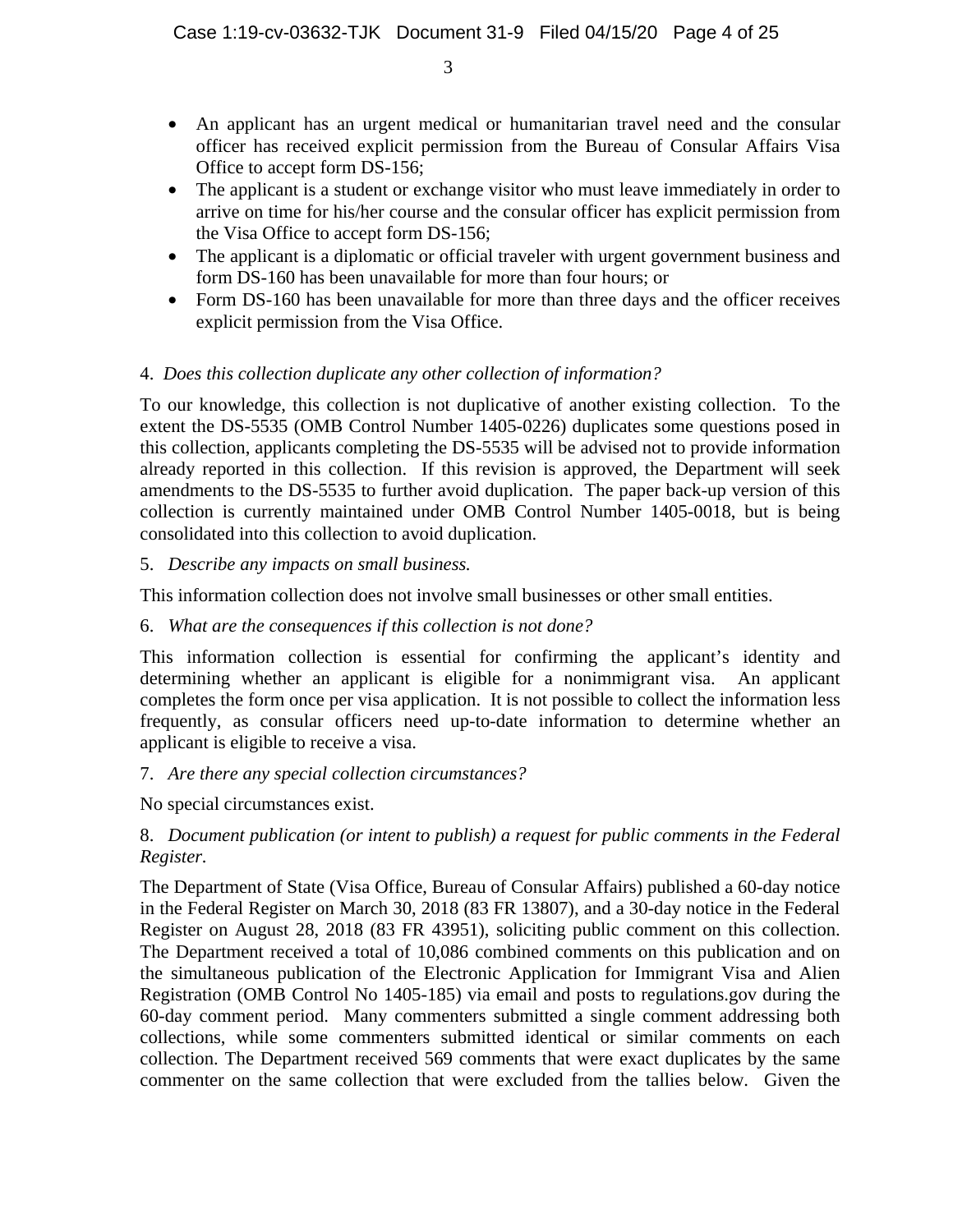overlapping comments on the two proposals, the Department totals below include the total on both collections.

349 comments were non-responsive, and 2,218 additional comments simply opposed the proposal without detailed explanation. Numerous comments were substantively similar and commenters raised many overlapping issues. In those situations, the Department presents below a uniform response. Below are descriptions of the comments received during the 60 day comment period, followed by Department responses:

a) Time estimate "contains the implicit assumption that applicants would have no trouble complying with the new proposed social media questions in this information collection." American Hotel & Lodging Association, et al and 15 other commenters. The American Immigration Lawyers Association (AILA) raised a general concern that the burden estimate for the DS-160 and DS-156 was too low. Some commenters believed that the estimated burden was based solely on the additional questions.

### **Response**:

The Department's estimated burden on affected visa applicants represents the anticipated average response time to complete the entire application. The Department recognizes that some applicants may take longer to complete the application, while other applicants may be able to compile the information more rapidly. The estimated burden for the United States government and for respondents represents the total burden, not simply the increase based on the additional questions being proposed.

- b) Many commenters expressed concerns related to the request for social media identifiers and how they will be examined during a visa adjudication. These inquiries and comments included:
	- "Neither the Federal Register notice proposing these new questions, nor the supporting statement associated with this information collection, provide a list of social media platforms for which usernames and handles would be sought in this revised information collection." American Hotel and Lodging Association, et al. 197 other commenters expressed a concern that there was no definition of "social media."
	- An anonymous commenter stated that there would be confusion with the optional social media question: "a lot of social media [sic] nowadays do not have their [sic] authorization system and rely [sic] on authentication services provided by Twitter, Facebook, Google, etc. It will be not clear which ID/login to provide if I registered on some platform and my account linked to 2 authentication options, for example, Google and Facebook. I suggest to cancel this initiative or limit it only to first field, where applicants will need to add usernames only for social media choose[n] by Department of State."
	- "[T]he proposed 'option to provide information about any social media identifiers associated with any platforms other than those that are listed' is also unclear how incomplete responses or leaving it blank will affect an individual's application (for example, whether it will result in additional screening procedures or alternative forms of scrutiny)." – UN Special Rapporteur.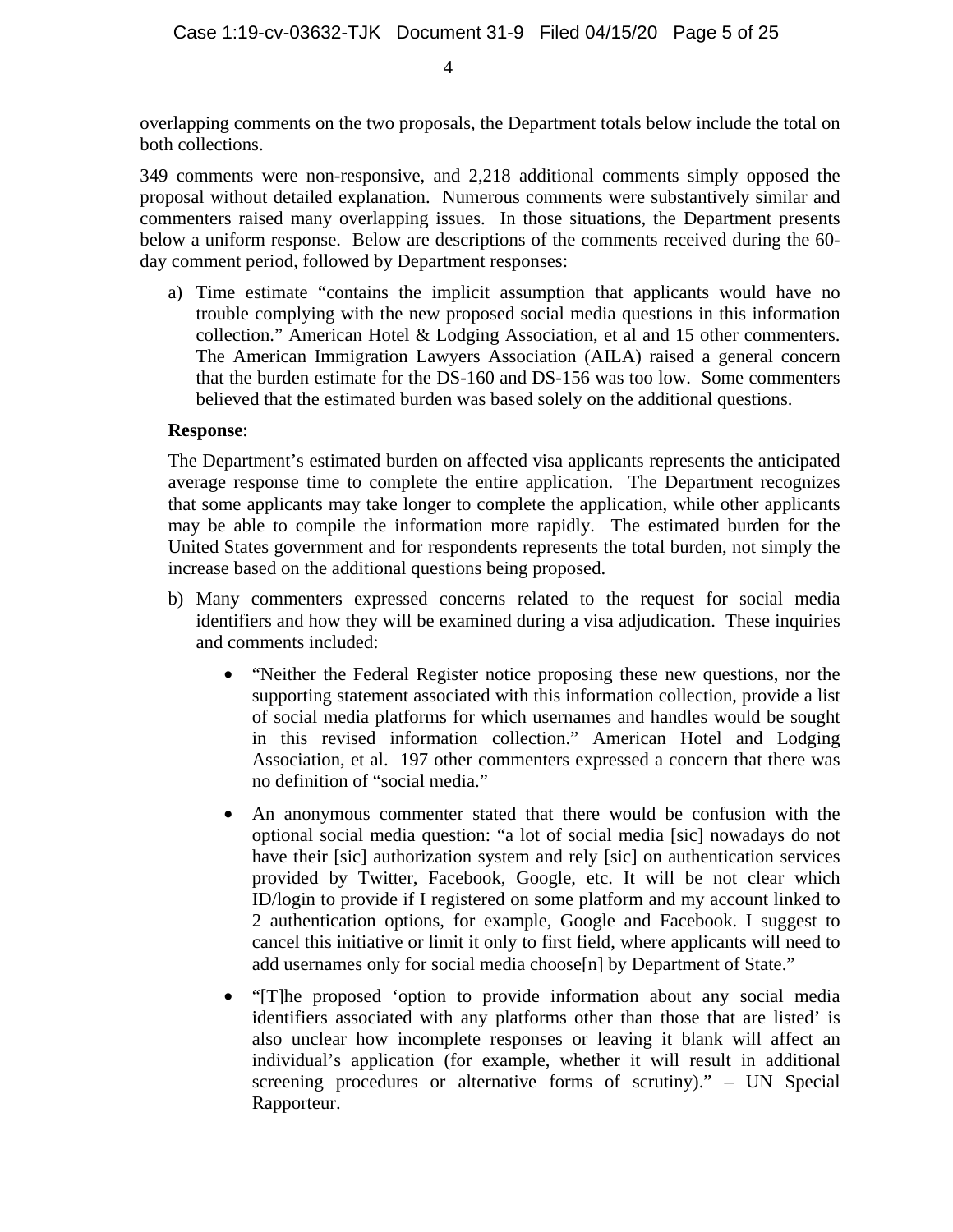$\overline{5}$ 

- Some commenters expressed concern about the number of accounts an individual could maintain, including accounts for which applicants may not be solely in control. For example, a number of organizations cosigned a comment stating that "because performing artists are public figures, their social media is often voluminous, and the content is largely beyond the control of the artists themselves." Raised by Tamizdat, et al.
- "Are we going to refuse to give a visa to people who don't use social media?" Raised by Anthony Caggiano. 304 additional commenters also questioned whether individuals who lack social media presence will be denied visas as a result.
- Many commenters requested clarification on how social media information would be reviewed and assessed. For example, anonymous commenters asked "Will records of all personal and professional interactions be searched?" 318 other commenters also requested clarification of how social media will be reviewed or verified. 22 commenters queried whether private pages would be reviewed.
- "Even the most basic machine-based translation tools do not operate with sufficient accuracy to generate reliable translations, much less inferences based on those translations. Most commercially available natural language processing tools are only effective for English-language text, and will likely misinterpret non-English text." Raised by Muslim Advocates, and 89 other commenters expressed substantively similar concerns about the efficacy of social media review.
- "[T]here is no evidence that either robotic or human 'pre-cogs', or any algorithmic profiling ruleset, have any actual utility for predicting which individuals will engage in extremely rare acts of terrorism – regardless of the biographic data they are fed." Raised by the Identity Project, et al. 70 other commenters raised substantively similar concerns, specifically citing DHS efforts at social media screening efforts, including a DHS OIG report on the efficacy of vetting initiatives.

**Response:** With the questions on the application relating to social media identifiers and platforms, the Department is requesting that applicants provide their identifiers for specific platforms listed on the application. The Department may update the list of platforms with the approval of OMB, if the intended use is consistent with that described in this collection. By using a list of specific platforms, it will be clear to applicants what is expected in response. Applicants are not expected to include accounts designed for use by multiple users within a business or other organization. Providing social media identifiers for non-listed platforms is purely optional. Applicants will be instructed that this does not include private messaging on person-to-person messaging services, such as WhatsApp. Failure to answer the optional question will have no negative impact upon the visa adjudication. Visa applicants credibly representing that they have not used social media will not be adversely affected by not providing a social media handle.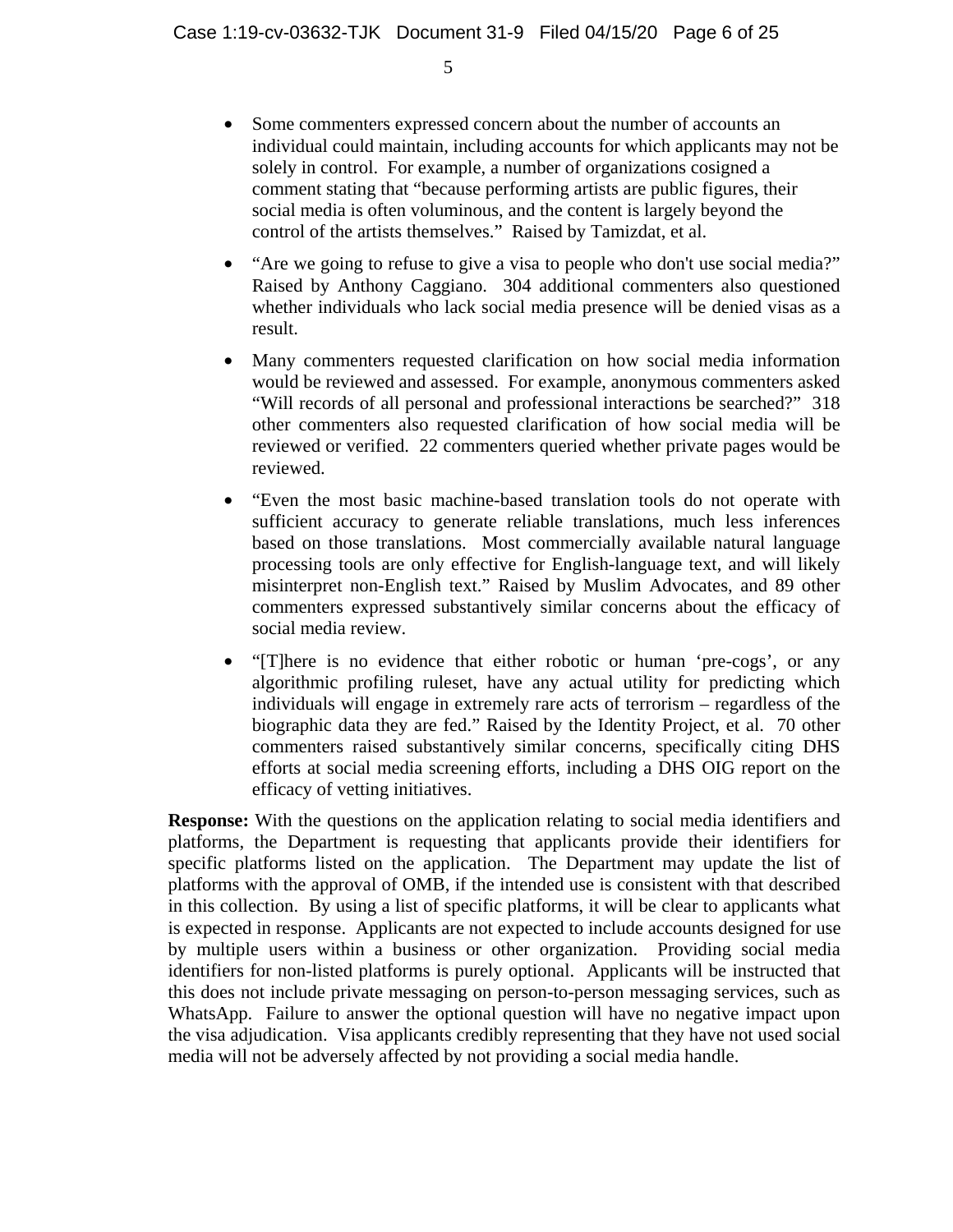The additional information requested, including social media platforms and identifiers, will be used to resolve questions about the applicant's identity or to determine visa eligibility.

The information will be assessed in the context of existing U.S. government information holdings, responsible U.S. agencies' knowledge of the identity of applicants, and an understanding of existing and evolving threats to national security, to enable more rigorous evaluation of applicants. Within consular and fraud prevention sections of the Department's overseas posts, public-facing social media information may be reviewed to assess potential visa fraud that would lead to a conclusion that the applicant is not eligible for a visa. For example, information on social media pages or posts may be used to validate legitimate relationships or employment required for visa eligibility, to identify indicia of fraud, or to identify misrepresentations that disguise potential threats.

The Department is aware of the February 2017 DHS Office of Inspector General Report on DHS' pilot programs for social media screening referenced by some commenters. Social media screening capabilities and effectiveness continue to evolve. The Department is constantly working to find mechanisms to improve our screening processes. Social media identifiers will provide U.S. consular officers an effective additional means for vetting visa applicants for identity resolution or specific visa ineligibility grounds.

- c) The Department received numerous comments expressing concern about the privacy implications of the proposed collection, largely related to the collection of social media identifiers, and the possibility that it may chill free expression. These inquiries and comments included:
	- The collection is an invasion of privacy. "[I]f the login and password are required as identifiers there would be significant privacy concerns." Raised by the Federation of Employers and Workers of America (FEWA). 3,181 commenters raised general privacy concerns or noted that the collection appeared invasive.
	- "[T]he seizure of an extraordinary and forensic level of detail on five years of one's travel patterns, associations, social media handles, email addresses used, and telephone numbers used, should require reasonable suspicion of involvement of the individual in a crime, rather than being a non-negotiable condition for the granting of a visa." Raised by the Identity Project, et al. 197 other commenters raised general Fourth Amendment concerns with the proposal.
	- "The notice provides no clarity regarding how the Department intends to comply with existing privacy laws, such as the Privacy Act or Judicial Redress Act, which provide certain protections for U.S. citizens, green card holders, and some non-U.S. citizens." Raised by the American Civil Liberties Union (ACLU) and 40 other commenters raised substantively similar concerns.
	- 1,388 commenters were particularly concerned about potential chilling impacts on speech. For example: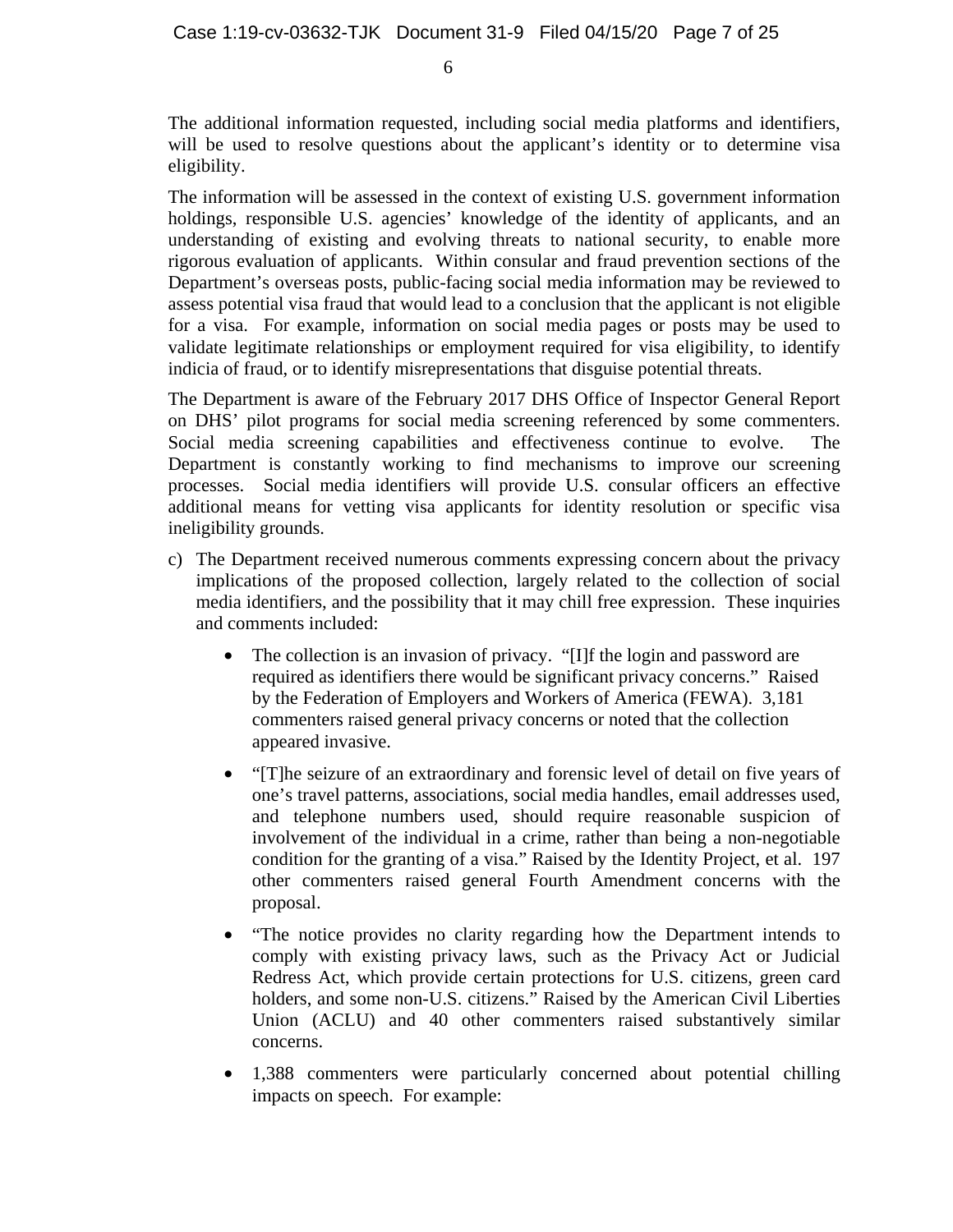- o "The collection of social media platform identifiers from nonimmigrant visa applicants, including Twitter handles, could have a chilling effect on free speech and the willingness of people who use Twitter to engage in free expression and conversation on the platform. Indeed, one of Twitter's hallmarks is that users may engage in anonymous speech to express opinions that may be challenging or unpopular, or otherwise comment on issues without fear of reprisal. However, if users applying for a nonimmigrant visa are forced to disclose Twitter handles associated with otherwise anonymous accounts, the value of Twitter's platform for such users evaporates. This may, in turn, chill global conversation and negatively impact the utility and value of Twitter's platform for **all** users." Raised by Twitter (emphasis in original).
- o "We are deeply concerned that the proposed rules will have a chilling effect on speech, and universities will be especially impacted. Universities are places where students and faculty engage in ongoing debate, questions, criticism and collaboration." Raised by the University of Minnesota-Twin Cities
- o "The most effective way for all working people to improve their conditions and treatment on the job is through collective action, most of which happens on-line in our modern world. Requiring already vulnerable workers to surrender their social media information could have a direct chilling effect on workers organizing, particularly at a time when immigration enforcement is actively targeting organizers." Raised by the American Federation of Labor and Congress of Industrial Organizations (AFL-CIO).
- Some commenters raised concerns related to First Amendment rights to freedom of speech and association. For example, the Brennan Center and cosigning organizations state that "[p]roposed revisions will undermine First Amendment rights of speech, expression, and association" The ACLU expressed similar concerns: "[c]ollection of this information raises several First Amendment concerns. First, it will chill freedom of association by allowing the government to chart and amass connections between individuals living in the United States, including U.S. citizens, and applicants." 6,366 commenters raised substantively similar First Amendment concerns.
- "Even for travelers who might not have First Amendment rights before they arrive in the United States, a system that may penalize people for speech they engage in online and deprive their audience of the ability to hear it, is profoundly incompatible with core American constitutional values." Raised by the Brennan Center, et al. 1,248 commenters raised similar sentiments that the proposal was contrary to the values or founding principles of the United States.
- Some commenters expressed concern with the data of United States citizens being involved in the collection. For example, Twitter stated that "[g]iven the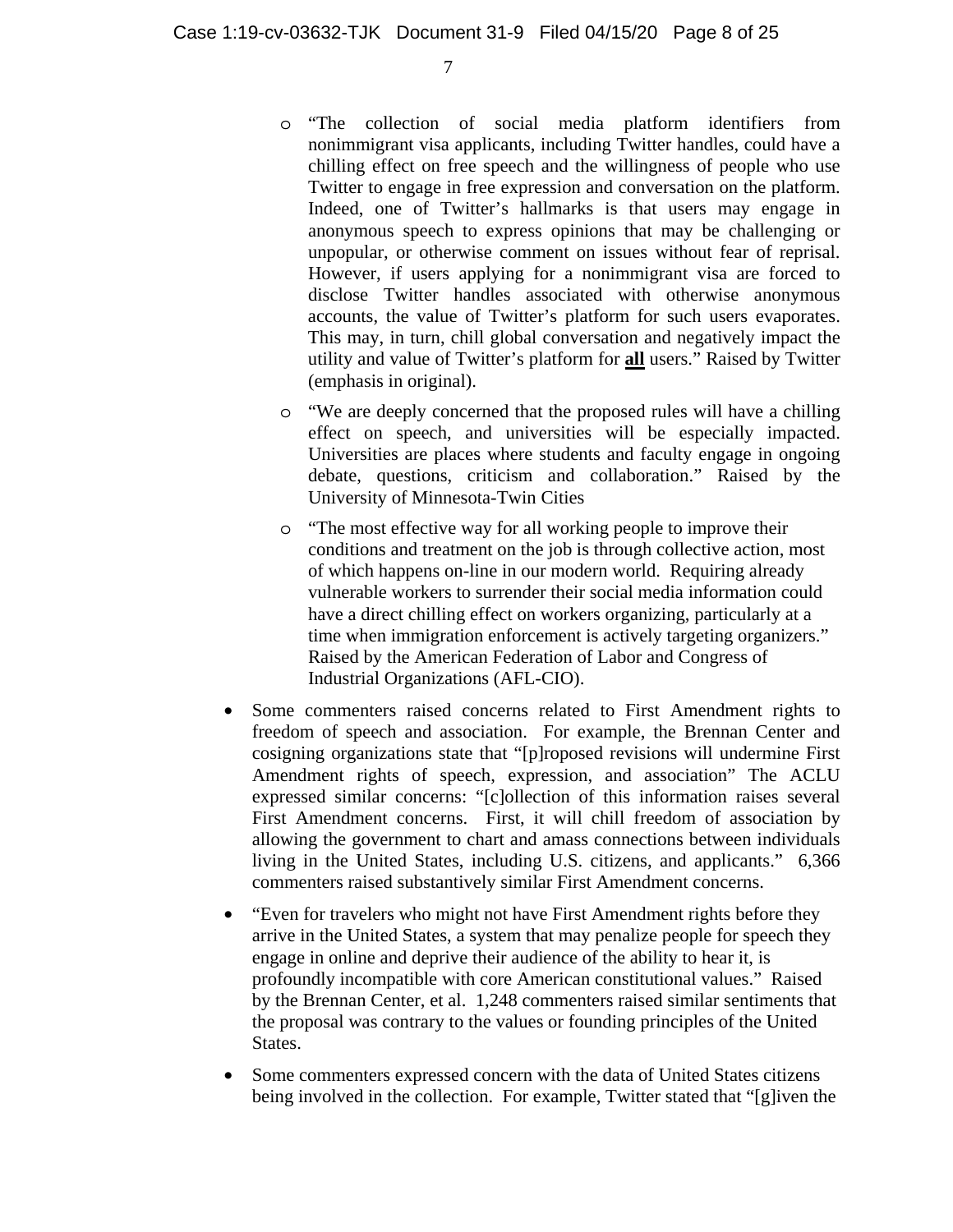way our users interact across borders, and the lack of clarity surrounding the proposal, Twitter is concerned that information pertaining to United States citizens could be inadvertently collected and United States citizens' constitutional rights could be jeopardized." The ACLU stated that "[i]f the Department or another agency identifies individuals living in the United States through the use of social media identifiers provided on a visa application, it should promptly purge any record of that person's identifiable information. It should also make clear that that information will not be used in any immigration adjudication of that third party nor stored or retained by other agencies or components." 331 commenters raised substantively similar concerns.

- "Based upon this notice, applicants also have no idea how the information they provide might be used by other agencies or components-such as the Federal Bureau of Investigation (FBI), Immigration and Customs Enforcement (ICE), or even local law enforcement – once the applicants enter the United States." Raised by the ACLU. The University of Minnesota Twin Cities also stated "[i]t is unknown how the government will use this information and how long it will be stored." 128 other commenters raised substantively similar concerns.
- "[B]oth OMB [sic] and the Department have dealt with data breaches in recent years, highlighting the challenge of protecting information in the current climate of digital warfare." Raised by Muslim Advocates. 39 other commenters raised substantively similar concerns about the safeguards protecting the collected information.
- One commenter attached as a comment a copy of a comment that NAFSA submitted in response to the 2017 Department proposal to collect social media identifiers on the Supplemental Questions for Visa Applicants, DS-5535, stating "disclosing personal information shared on social media and travel history would place an added burden on vulnerable individuals, such as those who have fled terrorism and human rights abuses; those who have travelled to areas of concern for the purpose of gathering evidence, reporting what they have witnessed, and/or providing assistance to the local population; and those who are subject to persecution or negative consequences from their government or communities based on their faith, gender, sexual orientation, or other factors." 53 additional commenters raised similar concerns about vulnerable populations being at risk.

#### **Response:**

The Department respects First Amendment rights of speech, expression, and association; the value of the exchange of ideas; and privacy rights.

The Department is not requesting, and does not intend to request, passwords for social media accounts. The Department will add instructions stating "Please do not provide passwords." Consular staff are directed not to engage or interact with individual visa applicants on or through social media when conducting assessments of visa eligibility; not to request user passwords in furtherance of this collection; not to violate or attempt to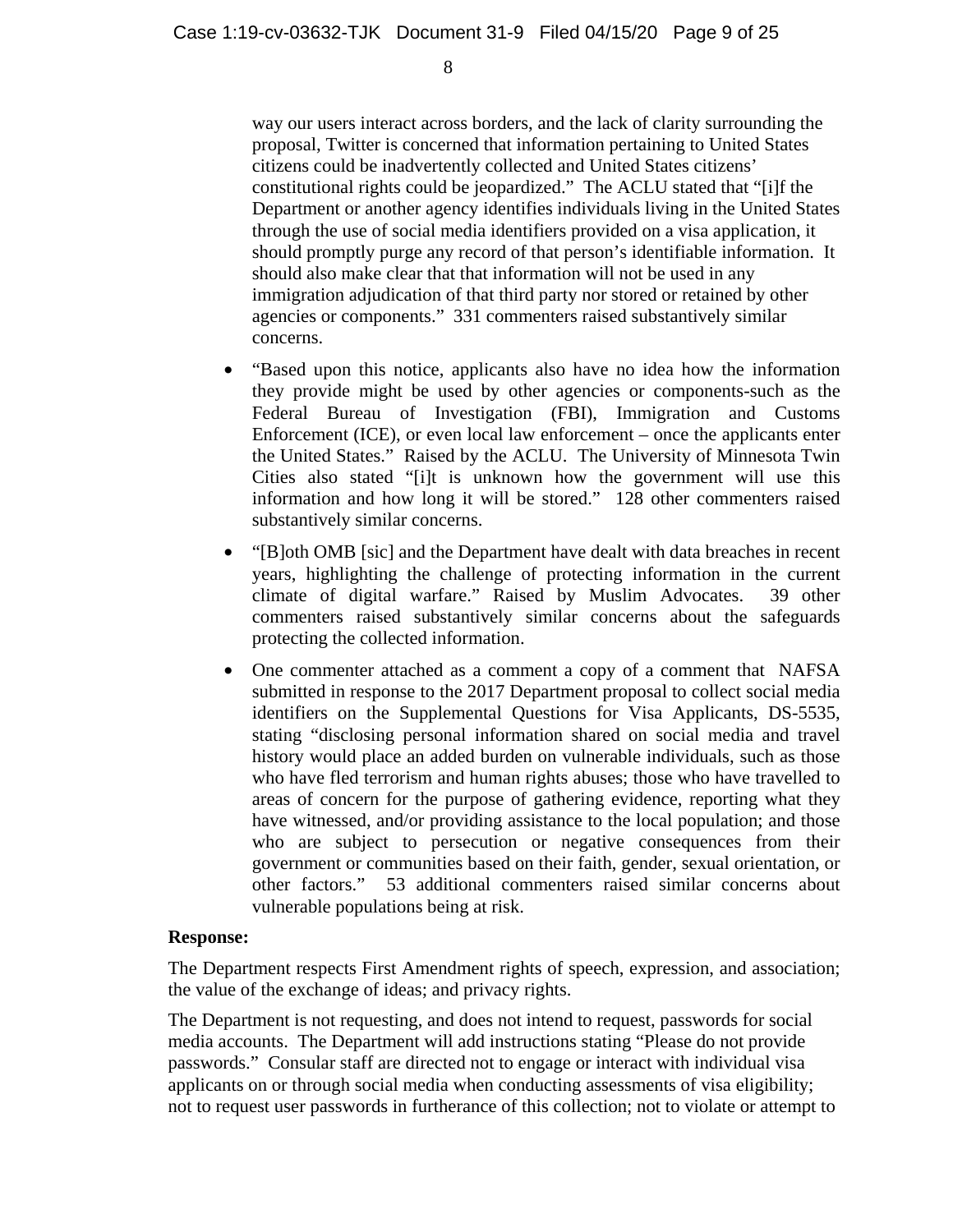subvert individual privacy settings or controls the applicants may have implemented on social media platforms; and not to use social media or assess an individual's social media presence beyond established Department guidance. The Department is aware that, unlike some other forms of personal information required from visa applicants, social media identifiers may afford the user anonymity. Posts will assess their respective operating environments and collect the social media identifier information from applicants in a manner that best safeguards its transmission from applicant to post. Only that content which a social media account holder shares publicly will be viewed by the Department. Department employees who set up an account on a social media website for the purpose of visa eligibility assessments must abide by the contractual rules of that service or platform provider. With regard to concerns that United States citizen communications may become involved in the collection, the Department limits its collection to information relevant to a visa adjudication. Consular staff will be directed in connection with this collection to take particular care to avoid collection of third-party information unless relevant and necessary when conducting any review of social media information. Other U.S. government agencies authorized to access visa records are subject to other legal restrictions. Further, the Department of State intends to undergo internal review processes to ensure that the collection, retention, and review of this content is done in accordance with all privacy related statutory, regulatory, and department policy requirements and guidelines.

To the extent that some commenters expressed concern with reports of requests for passwords by customs officials or perceived violations of the Fourth Amendment, the Department reiterates that it is not requesting passwords and will only review information that users have allowed to be viewable to the public.

The Department is mindful that personal information provided in visa applications may be of a sensitive nature. All information collected as a part of this collection is confidential under INA section 222(f), 8 U.S.C. § 1202(f) and will be protected accordingly. By law, such information may be used only for the formulation, amendment, administration, or enforcement of the immigration, nationality, and other laws of the United States, except that, in the discretion of the Secretary of State, it may be made available to a court or provided to a foreign government if the relevant requirements stated in INA section 222(f), 8 U.S.C. § 1202(f), are satisfied.

The Department takes its responsibilities to protect the confidentiality of visa records and compliance with various privacy laws seriously. With regard to the Judicial Redress Act of 2015, Public Law 114-226, the Department's Bureau of Consular Affairs is not a designated federal agency or component under that law. *See* 83 Fed. Reg. 28062. The Department's System of Record Notice (SORN) on Visa Records (STATE-39) describes the safeguards that protect certain visa records that are governed by the Privacy Act. These safeguards include thorough background investigations of Department staff, controlled access to Department systems, and annual training on the protection of sensitive but unclassified information. While the Department's Visa Records SORN applies only to certain visa records, the safeguards described therein also help to ensure the protection of all visa records maintained in Department systems.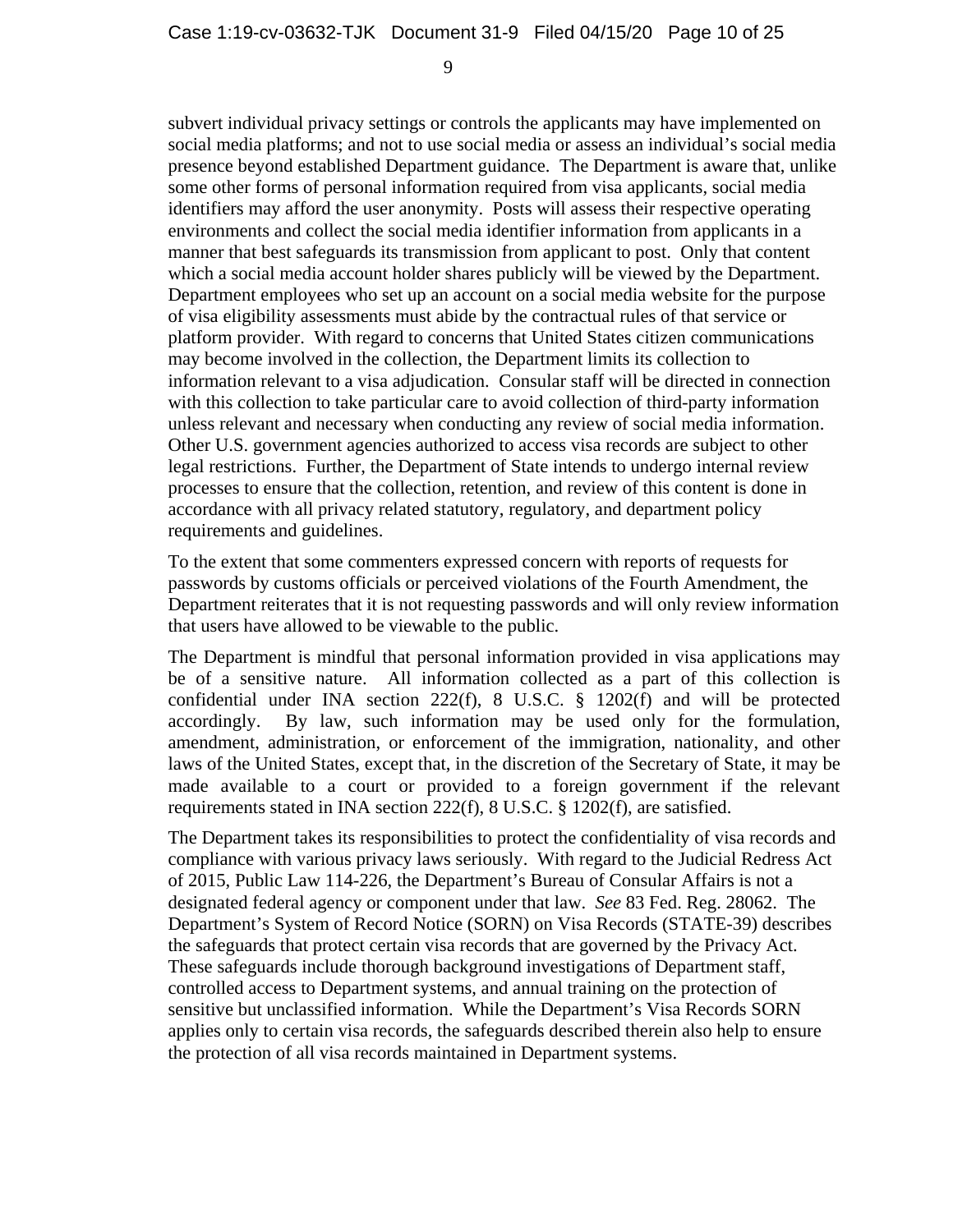- "The only thing that this measure would do is to restrict entry to our country to people whose thoughts that the State Department agrees with." Raised by Melina Minch. 572 other commenters similarly asked whether statements in opposition to the administration would result in visa denials or asked for specifics regarding what information contained in social media postings or pages may result in a denial.
- Several commenters queried what impact associations, friendships, or likes on social media would have upon a visa application. For instance, "[o]ne Pulitzer Prize-nominated journalist who reports on extremist groups connects with sources through Twitter, Instagram, Tumbler, and Telegram. An agent looking at her social media presence out of context might misunderstand the nature of such online relationships." Raised by Muslim Advocates and 45 commenters raised substantively similar concerns.
- "Given the context-specific nature of social media it could lead to misconstrued communications being treated as nefarious and result in rejected visa applications with personal and economic impact." Raised by Privacy International and 615 other commenters raised substantively similar concerns
- "For example, notes taken by a consular officer about a visa applicant's social media profile – that might be imperfectly translated, include conclusions without disclosure of the source on which they are based, or are not accompanied by contextualizing information from the visa interview – might later be introduced against them in a removal proceeding without an opportunity for verification or cross-examination, with serious consequences for the person affected." Raised by the Brennan Center.
- Several commenters requested information on what type of oversight or ability to correct information contained in Department systems visa applicants may have. "If this program is to be implemented at all, meaningful oversight mechanisms should be built into it, including periodic audits and reviews as well as a formal dispute resolution mechanism for affected persons." Raised by Muslim Advocates. "Both notices state that 'the "Sign and Submit" statement will provide applicants additional information related to correcting records with the Federal Bureau of Investigation databases,' but what about correcting records contained in other government security databases?" Raised by NAFSA: Association of International Educators, et al. 42 additional commenters raised similar concerns.

**Response:** The Department respects First Amendment rights of speech, expression, and association; the value of the exchange of ideas; and privacy rights. Visa denials must be based on specific statutory visa ineligibilities. In accordance with existing authorities, visas may not be denied on the basis of race, religion, ethnicity, national origin, political views, gender, or sexual orientation. Consular officers determine visa eligibility based on standards set out in the INA and other applicable U.S. law. Most of these standards are in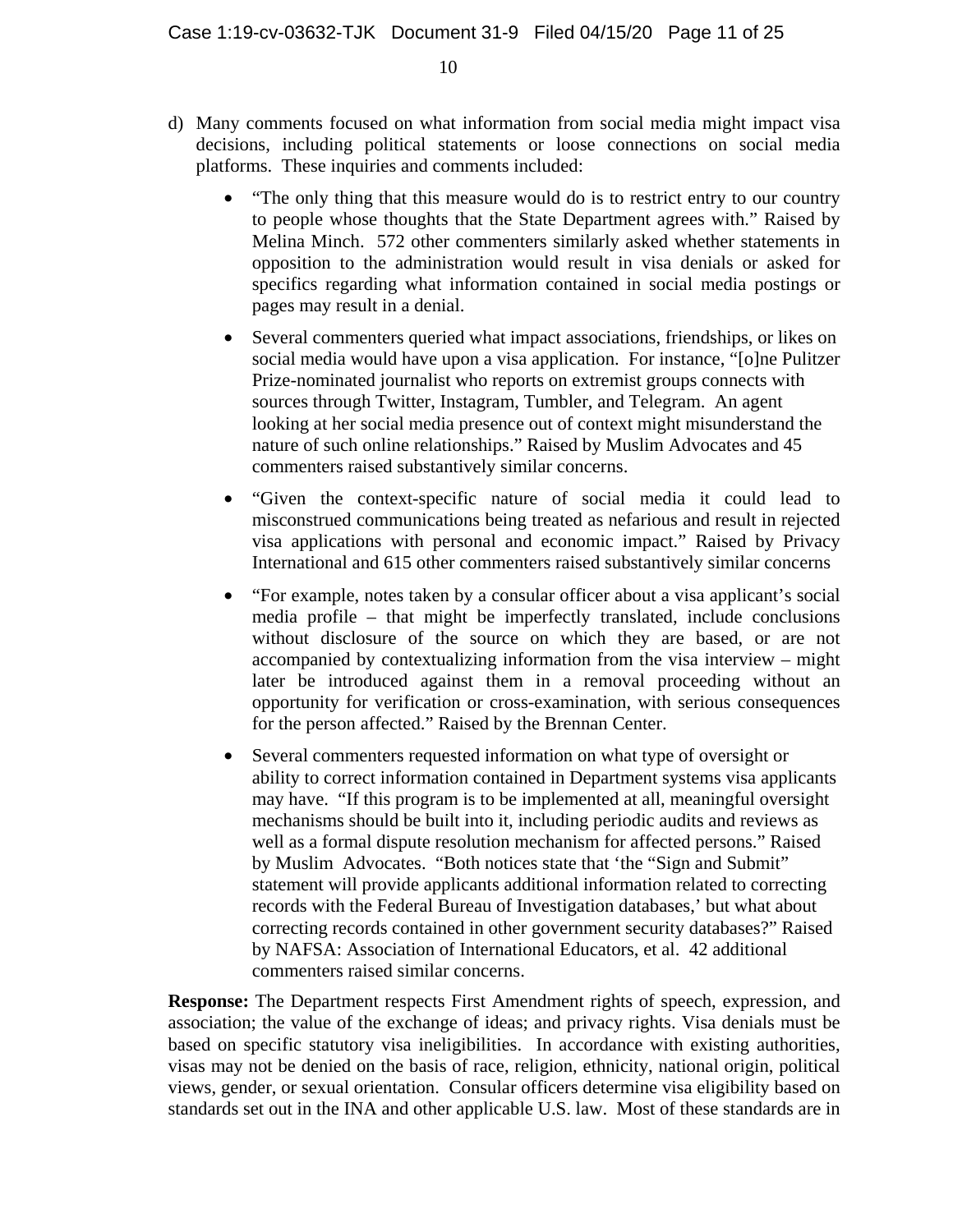INA section 212(a), 8 U.S.C. § 1182(a), which describes activities that trigger visa ineligibility. To determine an applicant's visa eligibility under the INA, consular officers evaluate all available information, including the responses and perceived credibility of the visa applicant during any visa interview. The adjudicating officer makes a determination based on the totality of the circumstances, in light of the legal standards. Some social media activity may be evidence of activity, ties, or intent that are grounds for visa denial under the INA, and although the political motivation behind a visa applicant's posting would generally be irrelevant to the visa adjudication, political motivation behind illegal acts does not mitigate ineligibility. For example, the INA makes inadmissible an individual convicted of a crime that is a crime involving moral turpitude under INA section  $212(a)(2)(A)(i)(I)$ , 8 U.S.C. § 1182(a)(2)(A)(i)(I), and is not a purely political offense, whether or not the applicant had some political motivation for the crime.

The collection of social media identifier information is an additional tool for identity resolution and to screen visa applicants for visa ineligibility. The Department acknowledges that the context and circumstances of the applicant, culture, country conditions, the nature of the account, and other postings will inform the interpretation of any social media post and recognizes the challenge presented by the various contexts in which individuals post to social media.

Under INA section 212(b), 8 U.S.C. § 1182(b), an alien denied a visa based on inadmissibility under INA section 212(a), 8 U.S.C. § 1182(a), generally is entitled to notice of the determination including "the specific provision or provisions of law under which the alien is inadmissible," with the exception of denials under INA section §  $1182(a)(2)$  or (3), for which such notice is not required. If a nonimmigrant visa applicant believes such a decision to be incorrect, the applicant can provide additional evidence to the consular section where he or she applied for the visa, within one year of the refusal, to demonstrate that he or she overcomes the ground of ineligibility. Where an applicant believes that the immigration laws were applied incorrectly, the applicant or representative may pose legal questions regarding pending or recently completed visa cases by email to the Department at LegalNet@State.gov.

- e) The Department received various comments related to the burden and chilling effect on applicants, the burden on the government, and the possibility of backlogs resulting from increased information collection. Some comments also questioned the utility of the information collected and how it improved the vetting procedures. These inquiries and comments included:
	- 1,891 comments were concerned that the proposal would chill or deter travel to the United States, particularly certain classes of visa applicants. The commenters were particularly concerned with the economic consequences of reduced travel to the United States. For example:
		- o "Adding unnecessary layers of inspection delays travelers' entry into the country, which imposes a cost on the United States economy. Tourists will have less time (or will) to travel to and spend money in the United States. American business relying on members of the workforce who must retain visas will lose productivity, talent, and diversity." - Muslim Advocates.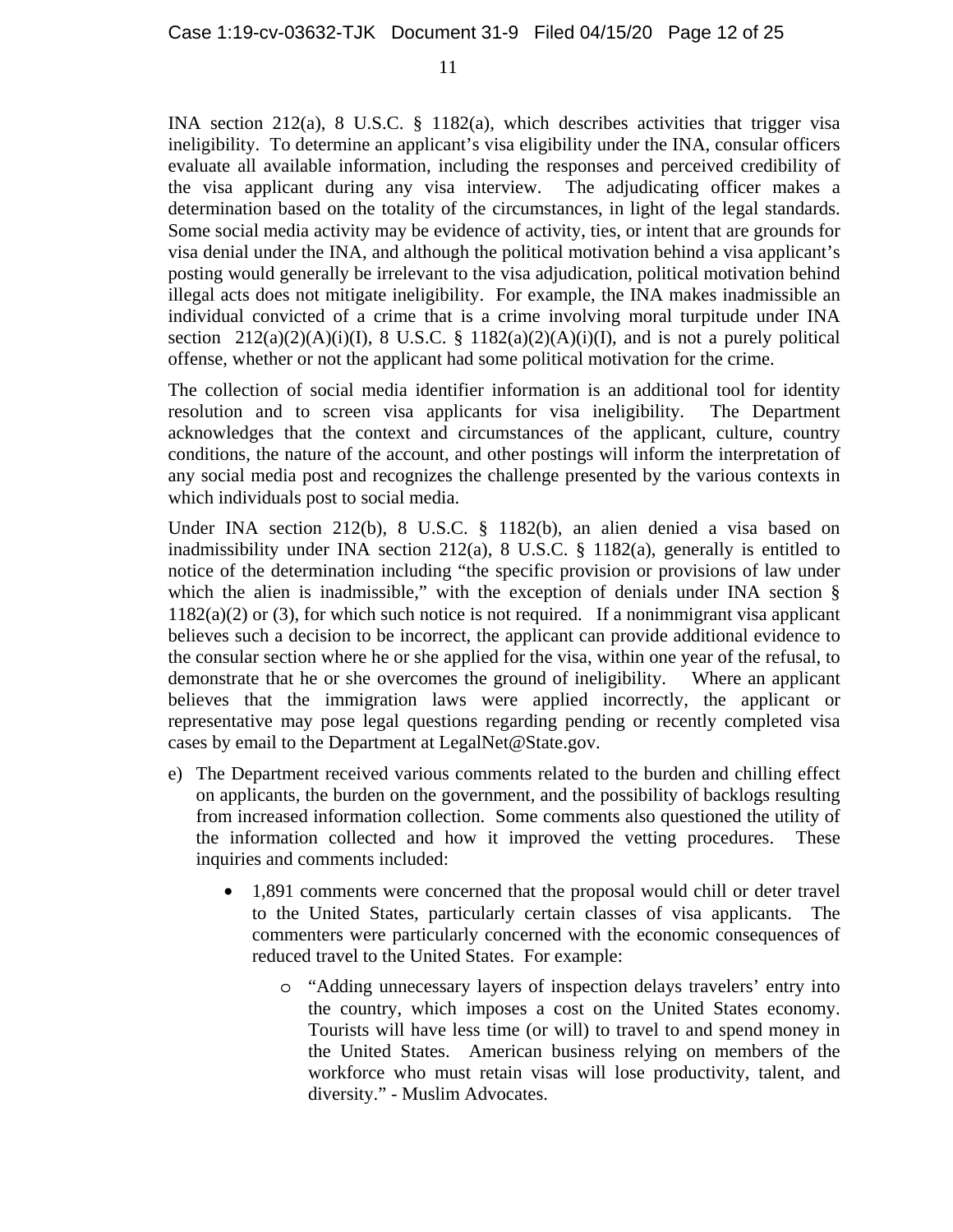- o "Combined with worldwide coverage of reports of poor treatment at U.S. ports of entry, increasing numbers of international students, researchers, and scientists are making the decision to stay away or go elsewhere. Such decisions will result in the loss of valuable intellectual content and collaboration that our nation needs, both academically and economically." - NAFSA
- o "This decline in tourism must not be taken lightly as it has cost the U.S. billions; in 2017 international spending directly supported 15.6 million American jobs and generated a total of \$2.4 trillion in economic output." – Rep. Bennie Thompson
- o "[C]oncerned that these changes will further discourage scientists, engineers, physician-scientists, and students from other countries from pursuing research and education in the United States. These collaborations and exchanges are crucial to U.S. science, technology, and innovation, and to U.S. international leadership." – National Academies of the Sciences, Engineering, Medicine.
- 252 commenters expressed concerns that the proposal was xenophobic, discriminatory, or otherwise designed to deter immigration. For example, an anonymous commenter stated, "[t]his proposal is a thinly veiled excuse to grind to a halt basic immigration procedures with the political goal of preventing lawful immigration."
- "Implementation of these additional requirements will likely result in an even larger backlog which impacts appointed faculty who need to be in the United States to begin teaching, students who have been admitted to degree programs, and researchers pursuing scientific collaboration." Raised by Indiana University. Jill Leukhardt also stated that "[t]he collection of additional data is likely to stretch the resources of our consular officers, likely resulting in slower processing times." 369 other commenters raised substantively similar concerns about the amount of information collected and anticipated backlogs.
- "The new requirement to list social media identifiers, telephone numbers, email addresses, and international travel demands provided a considerable amount of information. Inadvertent omissions will provide the basis for pretextual denials." Raised by the National Immigration Law Center and 291 other commenters raised substantively similar concerns.
- "We are concerned that the high burden placed on consular officers as a result of this proposed information collection would leave little scope for these and other actions that would both heighten security and facilitate travel. To be clear, we strongly endorse increases in the number of both consular officers to process visa applications and U.S. Customs and Border Protection officers at ports of entry, as well as improving the physical and technical infrastructure each group requires for its critical security tasks." Raised by the American Hotel & Lodging Association. 1,006 other commenters raised similar concerns about the burden on consular officers and the resources that would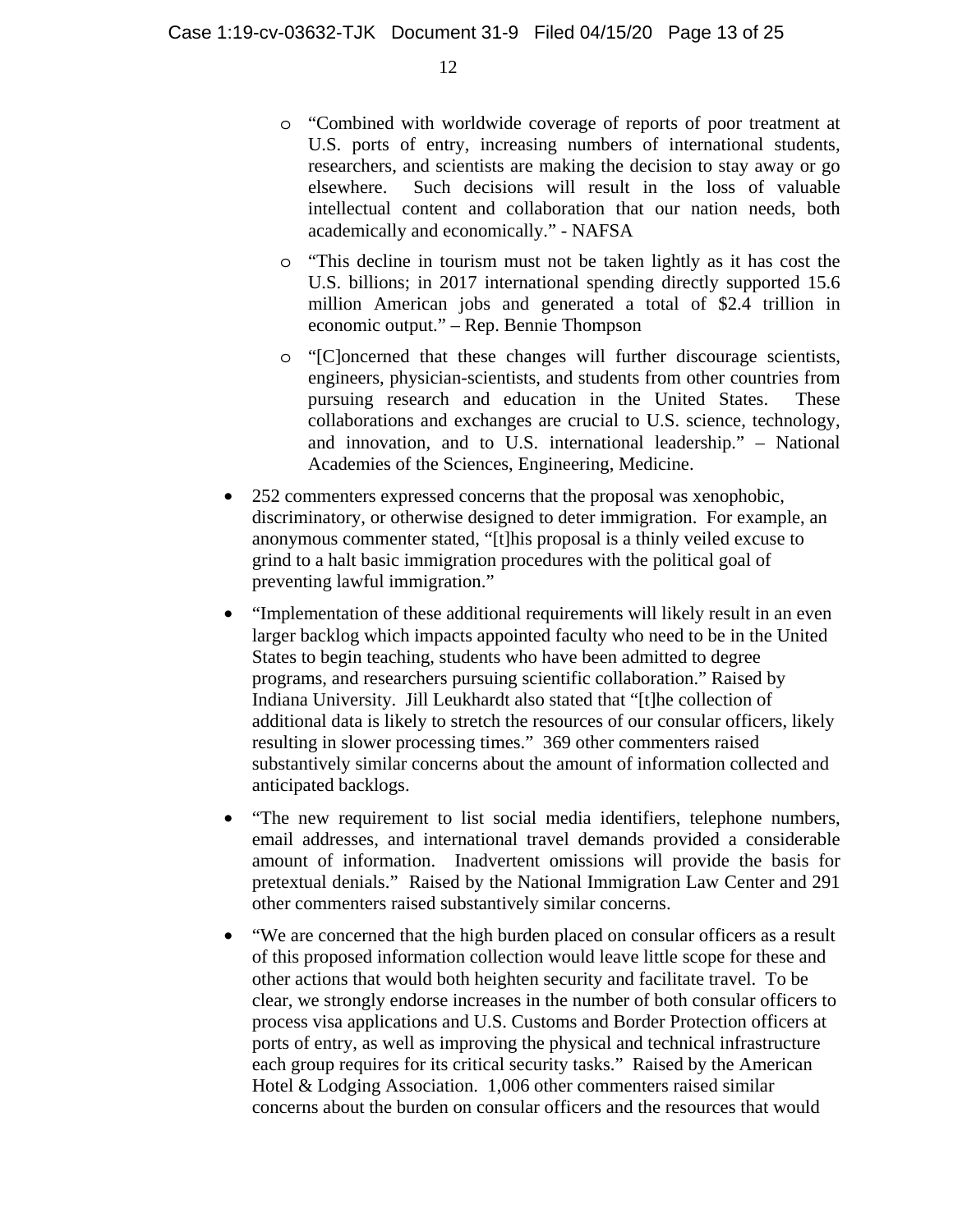be spent related to this collection, stating it was a waste of valuable government resources.

- 485 comments stated that additional information being collected does not appear useful to the vetting process. For example:
	- o "The Department of State has been processing applications for visas for admission to the U.S. for almost two hundred years without collecting this information. There is no indication in the notice of any circumstances in which not collecting any specific item on this list which would not already be available to the Department of State, much less all of the items on the list, would in any way prevent the Department from properly adjudicating a visa application." Raised by Identity Project
	- o The ACLU commented that the need for the information is not fully explained and it was "not made clear how matches obtained from intelligence holdings will be interpreted or will impact immigration determinations." The ACLU continued that the "use of identifiers to match against intelligence holdings is likely to lead to inconsistent, arbitrary, or discriminatory determinations." Finally, the ACLU stated that "the Department offers no indication how an applicant's international travel over the last five years has weight on their adjudication, particular given that this information has not been necessary in the past."
- "It is doubtful that an individual who promotes terrorism online will disclose information about the social media profile he is using to do so, or will retain postings that might get flagged as problematic." Raised by the Brennan Center, et al, and 271 other commenters expressed substantively similar concerns that individuals with troublesome social media would not disclose it.
- 329 commenters felt the proposal was counterproductive by reducing the United States standing and reputation in the world. For example, "[s]teps intended to protect national security may have the unintended consequence of inadvertently depriving our nation of extending our democratic values through contact of Americans with visitors from other countries – as tourists, in classrooms, labs, lecture halls, and the workplace. Without these contacts, America is more susceptible to the distortions of extremist organizations and movements." - Jill Leukhardt

**Response:** National security is our top priority when adjudicating visa applications. Every applicant for a U.S. visa undergoes extensive security screening. Maintaining robust screening standards for visa applicants is a dynamic practice that must adapt to emerging threats. The Department is constantly working to find mechanisms to improve our screening processes to protect our borders.

With the visa application process, the Department seeks to balance its primary goal of securing the U.S. border with its goal of facilitating legitimate travel. The Department does not aim to unnecessarily burden visa applicants, but to obtain all information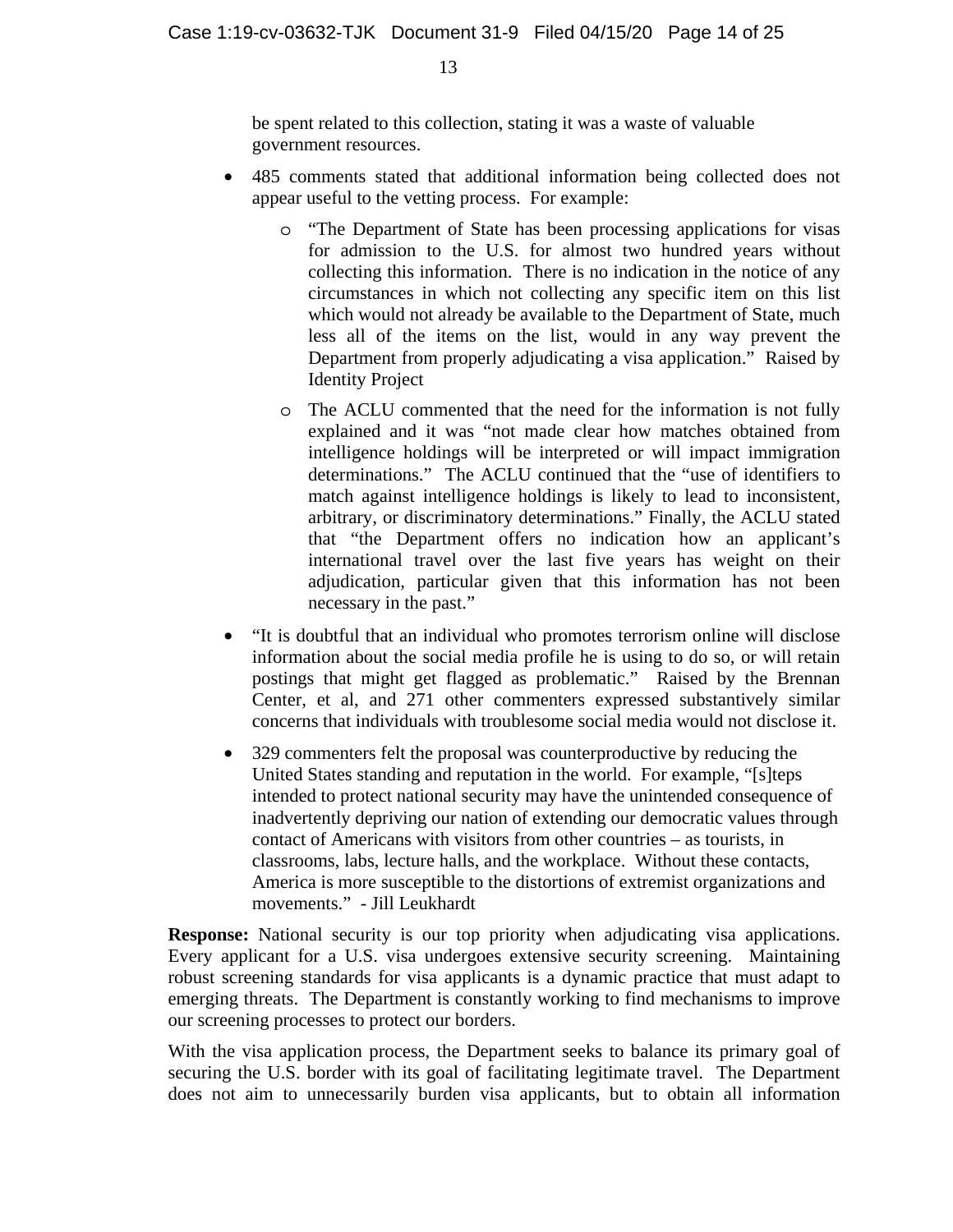necessary to appropriately screen all prospective travelers. The additional information, including social media identifiers, will provide an effective additional means for screening visa applicants for specific visa ineligibility grounds or for verifying the applicant's identity. The Department does not anticipate that it will significantly impact processing times for the vast majority of visa applicants.

While the Department appreciates that some individuals may not be entirely truthful in responding to the additional questions, that is true for existing questions and does not render the collection unnecessary. The Department similarly acknowledges that some applicants may transition their social media accounts from public-facing to protected, non-public settings.

In specific regard to student and exchange visitors, the Department recognizes the many potential benefits of foreign visitors in these categories, including significant contributions to the U.S. economy. With that in mind, the Department's goal is that every eligible student visa applicant is able to begin his or her program of study on time. When consistent with other demands, our embassies and consulates give priority to appointments for student and exchange visitor visa applicants. Student visas now can be issued 120 days before studies begin and applicants are encouraged to apply as soon as possible.

The Department recognizes the economic and cultural value of eligible visa applicants and intended visitors. Consistent with the Department's mission, this proposal seeks to balance its goals of securing the U.S. border while facilitating legitimate travel that significantly contributes to economic and cultural exchange. The Department aims to manage the visa process strictly, but fairly, in order to best protect the United States. Travel to the United States continues to be welcomed and encouraged.

- f) The Department received comments related to situations when a visa applicant may be unable to provide certain information, and the impact of the failure to report such information. 178 commenters raised concerns on these topics. Comments related to these concerns included:
	- "Many people, including international students, are active on social media and have numerous accounts that frequently change over the years. The notice does not address the consequences should an applicant inadvertently omit an active account or forget a dormant one." Raised by NAFSA
	- "[E]ven sophisticated social media users do not know their identifiers due to the manner in which these identifiers are assigned and used." Raised by FEWA. Some commenters echoed similar concerns about defunct accounts with five-year lookback period.
	- "Visa applicants can easily overlook or forget that they own certain accounts. As an example, when a person creates a Gmail account, Google automatically creates a YouTube account for that user; this person may not realize that he has a YouTube account that he would need to report." Raised by the Center for Democracy and Technology (CDT).
	- "For example, if a visa applicant simply does not include social media information on the application, how does the Department plan to determine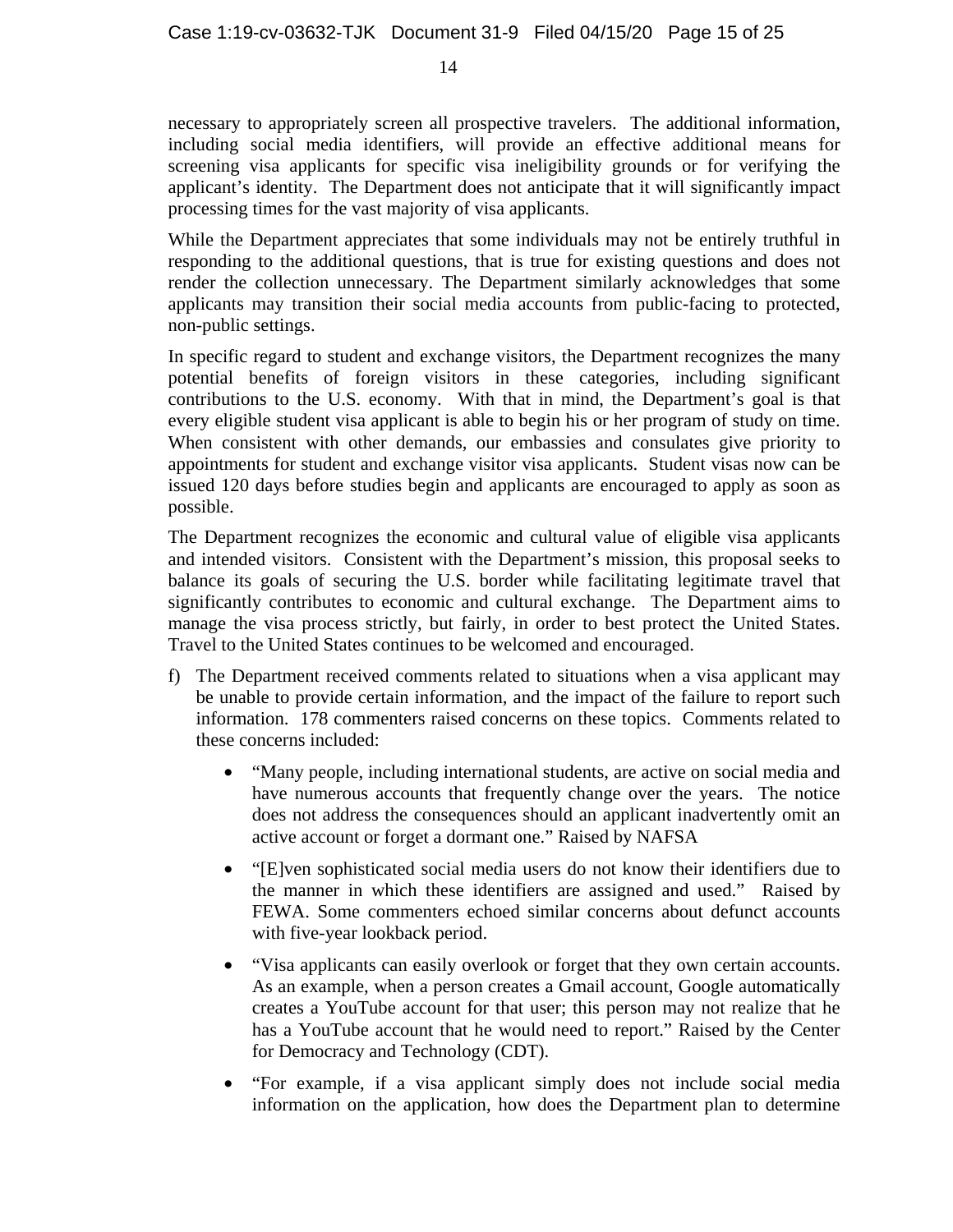whether that is because the applicant does not use social media or because the applicant is not being fully truthful in the application? At a minimum, we request the Department to enunciate an unclassified policy for how it plans to verify applicants' truthfulness and the standards it will use to judge nonresponse." Raised by the American Hotel & Lodging Association, et al.

**Response:** The Department acknowledges that human memory is imperfect. The Department is also aware that historical information, including address history, birthdates, and familial relationships, will take a variety of forms in different nations around the world, and may in some cases be difficult to obtain. Applicants are instructed to provide the information to the best of their knowledge. The Department adjudicates visa applications around the world, and the Department and its consular officers are cognizant that not every individual has a social media presence, just as not every individual has children or a spouse. Answers on a visa application are not automatically suspect because an individual does not have information to provide. Consular officers may note any corrections an applicant makes during the consular interview.

An applicant who willfully misrepresents a material fact in a visa application may face immigration or criminal consequences. In any visa application, the determination of whether an applicant's statement constitutes a willful misrepresentation of material fact for purpose of visa ineligibility is determined by a consular officer on a case-by-case basis. A willful misrepresentation is distinct from an accidental or inadvertent mistake and requires intent by a visa applicant. Materiality is determined in the context of individual cases, and whether the misrepresentation would have impacted the proper resolution of the alien's application for a visa. An inadvertent error should not impact an applicant's ability to receive a visa or immigration benefits.

- g) Some commenters were concerned that the proposal was part of a larger endeavor involving monitoring of applicants or discriminatory motives. For example:
	- "The Department of State's (DOS') proposed access to social media use is part of a larger Trump Administration scheme of continuous, open-ended monitoring of non-citizens and naturalized citizens. This monitoring will occur without probable cause or reasonable suspicion of wrongdoing and without transparency, oversight, or accountability." NILC (emphasis in original)
	- Commenters were concerned about how the proposal interacts with DHS proposals related to continuous vetting. "Approval of DOS's proposed information collection seems premature when it is clear there is no agreement among the relevant agencies on the information to be collected and how or how often it is to be reviewed." Raised by NAFSA.
	- Opposed to "extreme vetting initiative" "It would have been targeted at 'evaluating an applicant's probability of becoming a positively contributing member of society as well as their ability to contribute to national interests,' and predicting whether those entering the U.S. intended to commit a crime or terrorist attack once they arrived here." Brennan Center, et al.

**Response:** The collection seeks only information necessary to determine visa eligibility. Visa denials must be based on standards set out in the INA section 212(a), 8 U.S.C. §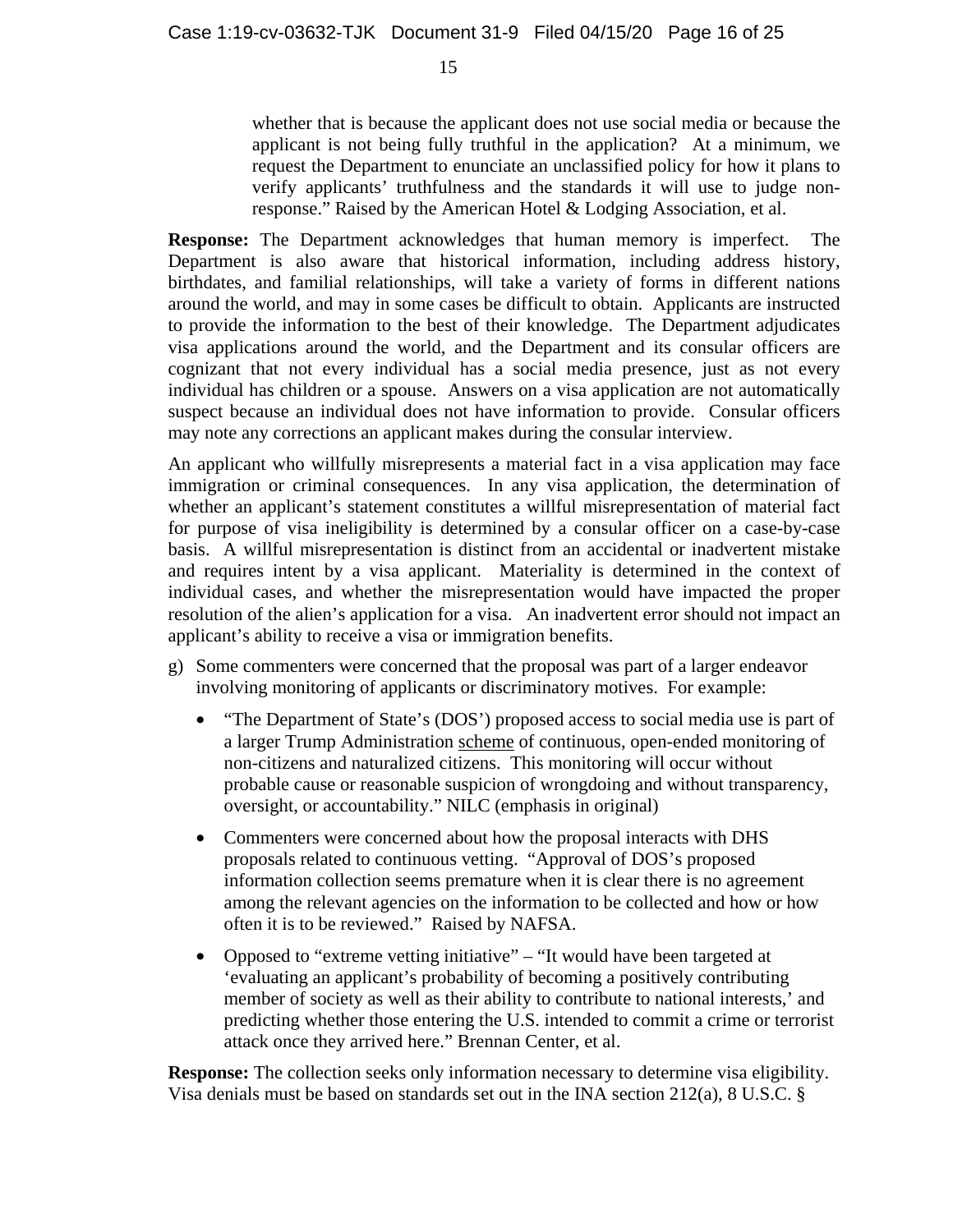1182(a) and other applicable U.S. law. Visas may not be denied on the basis of race, religion, ethnicity, national origin, political views, gender, or sexual orientation. To determine an applicant's visa eligibility, consular officers evaluate all available information, including the responses and perceived credibility of the visa applicant during any visa interview. The adjudicating officer makes a determination based on the totality of the circumstances, in light of the legal standards.

h) "Clan/tribe identity cannot be used as a basis to grant a visa to the United States and is not dispositive of statutory eligibility for a nonimmigrant or immigrant visa. This is discriminatory on its face and indirectly violates the anti-discrimination clause under the Immigration and Nationality Act." Raised by the American-Arab Anti-Discrimination Committee. The Identity Project, et al also raised concerns with the definition of clan or tribe.

**Response**: The collection seeks information necessary to confirm an applicant's identity and determine visa eligibility. There are many fields on the visa application, such as sex, employment history, and marital status that assist consular officers in resolving identity and are not grounds for visa denial. The question related to whether an applicant is a member of a clan or tribe is an identity-related question and has been requested from some visa applicants since at least 2011.

i) In arguing that the collection has discriminatory intent, the Brennan Center raised that "the statement supporting the revision of this collection with respect to immigrant visas includes a provision to include in the application form "a link…to an electronic pamphlet that covers the illegality of [female genital mutilation], a practice that is not especially Islamic but is framed as such by anti-Muslim voices who have considerable influence in this administration."

**Response**: The United States is committed to ending female genital mutilation or cutting (FGM/C). Section 644 of the Illegal Immigration Reform and Immigrant Responsibility Act (IIRIRA), Public Law 104-208 (8 U.S.C. 1374), requires the Department of Homeland Security (DHS), with the cooperation from the Department of State, to notify visa recipients of the severe harm to physical and psychological health caused by Female Genital Mutilation (FGM/C). Consistent with these obligations, written notice is given to visa applicants in countries where FGM/C is a common practice. The proposal to provide the informational pamphlet electronically, rather than in the existing paper based form, will increase efficiency and streamline the process for such notification. The informational pamphlet is already provided to nonimmigrant visa applicants electronically.

j) "Next, while a question on why an individual may have been deported from another country may potentially be appropriate for security purposes, it should not be asked as a simple yes or no question. Applicants must have an opportunity to explain their answer, especially as the reason an applicant may have been deported from another country may not be relevant to US authorities, such as a situation where an individual was deported for something that is not a crime in the US, for example by a regime that sought to punish a traveler for a comment they made that would normally be protected by the First Amendment in the US." Raised by Harrison Gill.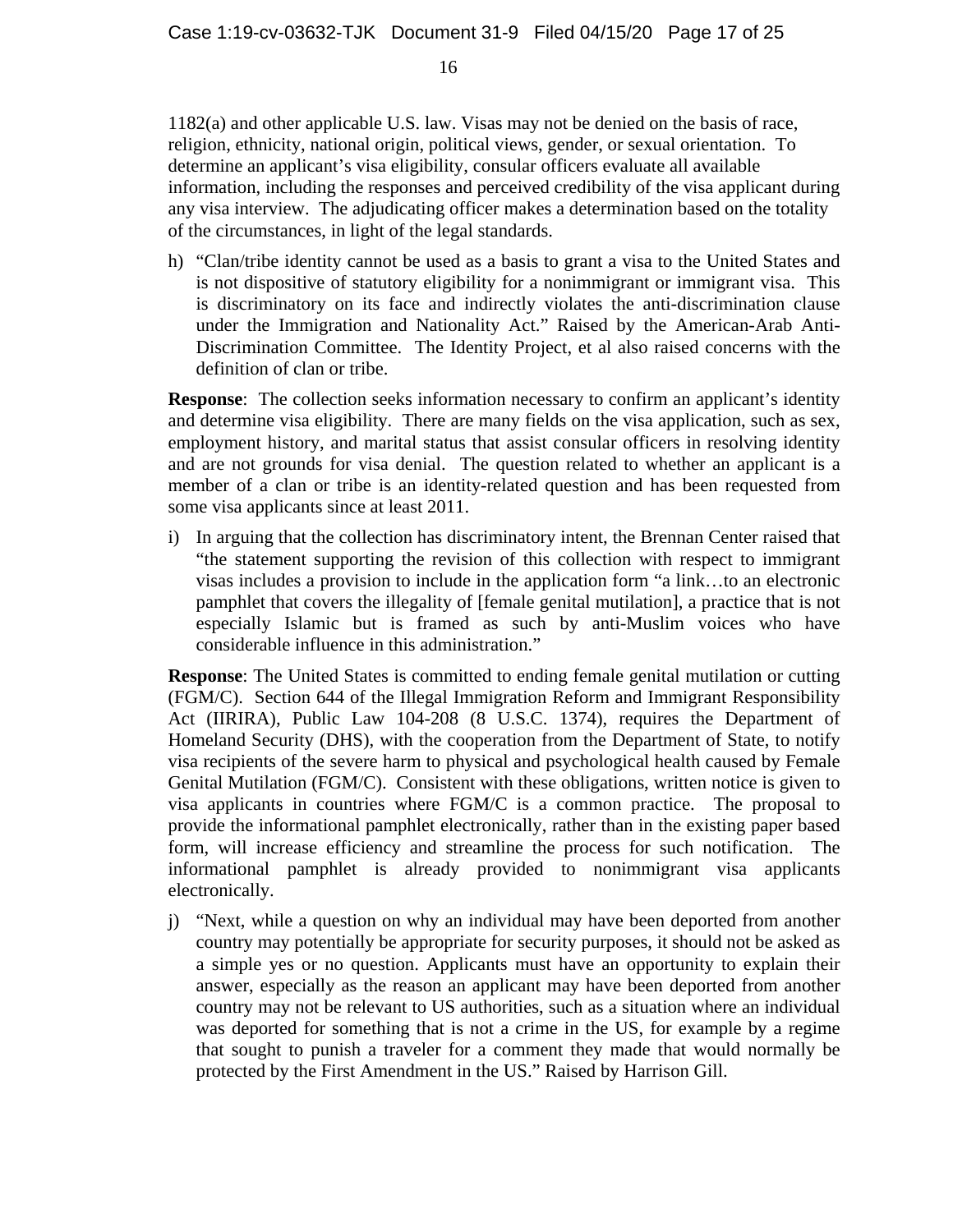**Response**: Applicants who indicate a prior deportation from any country will be prompted to provide additional details within the application.

- k) Some commenters expressed concern that the request was not targeted to specific applicants. For example:
	- "This only targets those from visa-required nations, and is for all visa types. This leaves open many potential other avenues for entry where one does not have to submit documentation. I do not believe the policy should be broadened to include additional nations. I believe if ANY policy of this sort is to be enacted (which I feel uncomfortable with, see points below) that it should be done based on visa type alone - perhaps someone getting a green card, regardless of country of origin is subjected to this, but someone coming on a two week business trip is not." Raised by Elizabeth Sherman.
	- The National Council of Agricultural Employers (NCAE) cited the interagency involvement in H-2A and H-2B visas and asked that these visa classifications be exempted from the social media question similar to diplomatic or official travelers: "NCAE, on behalf of H-2 employers that it represents, respectfully proposes a similar practice of 'non-routine' inquiry on issue for H-2 visa applicants."

**Response**: The Department is constantly working to find mechanisms to improve our screening processes while not unduly burdening legitimate travel and immigration to the United States. This collection is intended to strike that balance.

l) The request for 5 years of telephone numbers used in the last five years "could potentially encompass any telephone number that a visa applicant has ever used to place or receive a phone call within the past five years, including all hotel rooms, hostels, bed and breakfasts, inns, motels, work phone numbers, and potentially even conference call bridge lines." Raised by AILA who suggested the Department "reframe the question as specifically and narrowly as possible." Similar concerns were raised on requests for email addresses. The American Hotel & Lodging Association also raised these concerns.

**Response:** The Department believes the term "use" in this context is clear and means a regularly used telephone number owned or operated by the applicant, such as home, work, or mobile number. The Department will insert a help box or public guidance through travel.state.gov to advise applicants that such transitory phone numbers or email addresses are not expected to be provided.

m) AILA relayed concerns relating to updated sign and submit language related to the Australian Department of Home Affairs: "In the event the language is correct and medical examinations of visa applicants will be collected and temporarily stored in the eMedical system hosted, operated and maintained by the Australian Department of Home Affairs, this raises concerns about the privacy and security of medical examination records when they are outside the control of the U.S. government."

**Response**: The eMedical system serves as a conduit for panel physicians to submit medical exam information to the Department. The eMedical system is hosted, operated, and maintained by the Australian Department of Home Affairs (DHA) (formerly the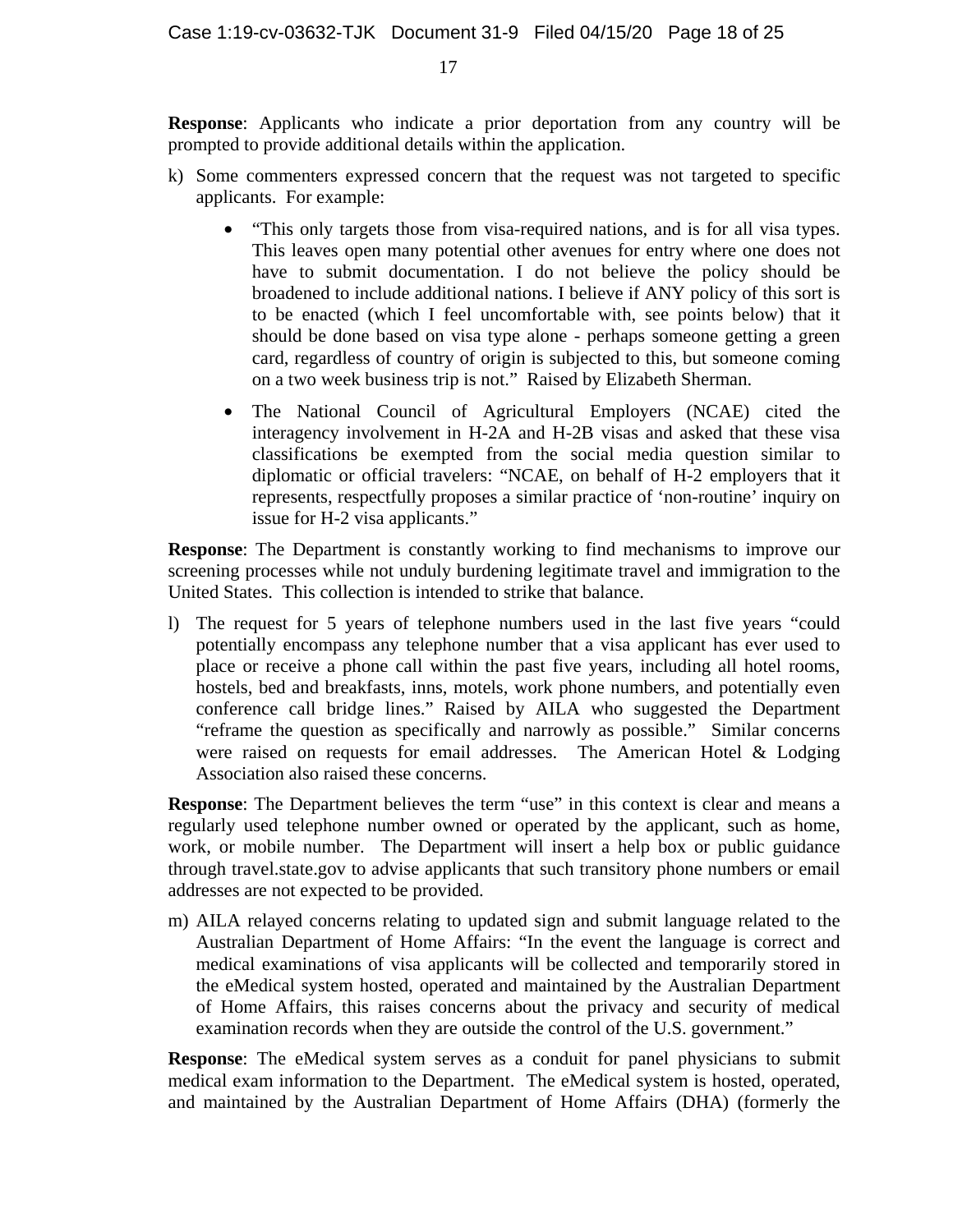Department of Immigration and Border Protection), which is being held to the same high standards of confidentiality that the Department would require if a private company would have hosted the service.

Approved panel physicians will be granted access to the eMedical system by the Department. The medical examination information is input by these approved panel physicians and then transferred to the Department for the purposes of enabling consular officers to determine applicants' eligibility for a visa. Access to visa applicant information in eMedical is password controlled and DHA and those operating under its auspices may only access the information to provide technical support to the U.S. government or its panel physicians on an as-needed basis. The eMedical system is approved as an information collection under OMB Control Number 1405-0230, and further details related to this collection are available at reginfo.gov.

n) AILA pointed out that the DS-156 contained several duplicate questions.

**Response**: The Department will remove the duplicate questions identified.

o) AILA stated a question related to previous employment information on the DS-156 lacked clarity. Specifically, the question "Provide your employment information for the last five years that you were employed, if applicable" might require applicants to provide duplicate information because current employment is requested elsewhere in the form.

**Response:** The Department will rephrase the question to "Provide your employment information for the last five years that you were employed, if applicable. Do not list your current employment listed elsewhere in this application."

p) AILA expressed concern about the use of the term "immediate relative" in the DS-160 and DS-156, and that it did not align with the definition of immediate relative in the Immigration and Nationality Act.

**Response**: The Department appreciates that the term is not a precise match to the Immigration and Nationality Act; however, the existing help box in the DS-160 provides clarity to what is expected of visa applicants. The Department appreciates the suggestion to use the term "close family relatives," but believes that this terminology would invite more confusion to visa applicants. With regards to the lack of definition of "immediate relative" on the DS-156, the Department will add a parenthetical to mimic the help box in the DS-160.

q) With regard to the E visa profile, and proposed new question, AILA had a number of concerns. First, that the use of the word "principal" in the proposed new question was confusing. AILA was further concerned that the question would require visa applicants to have sensitive information about another visa applicant. There were also a number of concerns about the E Visa Business Profile, and requests clarity on whether certain E visa enterprises will still be required to complete the DS-156E.

**Response**: The Department seeks to streamline the E visa application process and incorporate the contents of the DS-156E into the DS-160. This process will promote efficiency and allow applicants to complete only those portions of the E visa profile applicable to their visa application. The Department appreciates that the date of birth of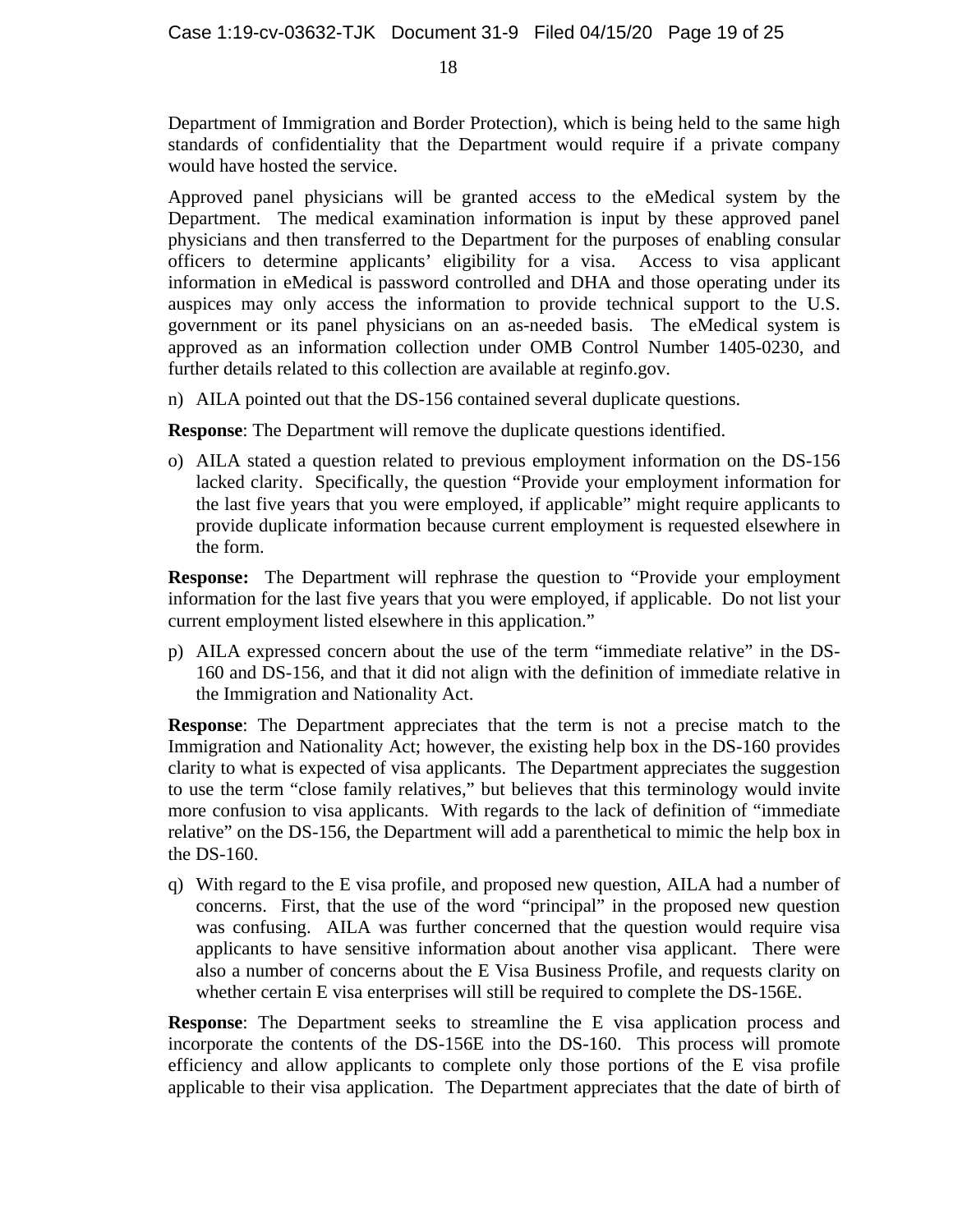the principal E visa applicant involves personally identifiable information, and will make that portion of the question optional.

r) "The Department of State has reiterated in its most recent report to the United States Human Rights Committee that, 'As reported in the Initial Report, in the United States, the right to travel – both domestically and internationally – is constitutionally protected.' This statement was made in the context of review of U.S. implementation of the ICCPR, and in that context was clearly intended to indicate that, in the opinion of the Department of State, protection of the right to travel in the U.S. extends to all individuals regardless of citizenship." Raised by the Identity Project, et al.

**Response**: A citizen of a foreign country who seeks to enter the United States must comply with the immigration laws of the United States. This often means that an individual must first apply and be found eligible for a United States visa. A visa does not guarantee entry to the United States. The Department aims to manage the visa process through a rigorous enforcement of applicable laws, to best protect the United States in accordance with those laws. Travel to the United States continues to be welcomed and encouraged for legitimate travelers. Aliens outside the United States generally do not have a constitutional right to travel to the United States.

s) "[I]nstituting this question may compel other national governments to require American travelers to disclose their social media history as a precondition to travel abroad." Raised by the AFL-CIO and 345 other commenters raised similar concerns related to the reciprocal treatment of United States citizens.

**Response:** In developing the proposal, the Department was mindful that other countries may impose reciprocal requirements on U.S. travelers bound for their countries. The Department seeks to balance its multiple missions: protecting U.S. citizens, securing the U.S. border, and facilitating legitimate travel to and from the United States. This additional information, including social media identifiers, will provide U.S. consular officers an effective additional means for vetting visa applicants for specific visa ineligibility grounds.

t) There were 87 commenters who expressed support for the changes.

**Response**: The Department is constantly working to find mechanisms to improve our screening processes to protect U.S. borders and citizens, without unduly burdening legitimate travel and immigration to the United States. This collection is intended to strike that balance.

#### 9. *Are payments or gifts given to the respondents?*

No payment or gift is provided to respondents.

#### 10. *Describe assurances of privacy/confidentiality.*

The Department employs industry standard encryption technology to maintain a secure connection during the online application process. In accordance with INA section 222(f), 8 U.S.C. § 1202(f), information obtained from applicants in the nonimmigrant visa application process is considered confidential and is to be used only for the formulation, amendment, administration, or enforcement of the immigration, nationality, and other laws of the United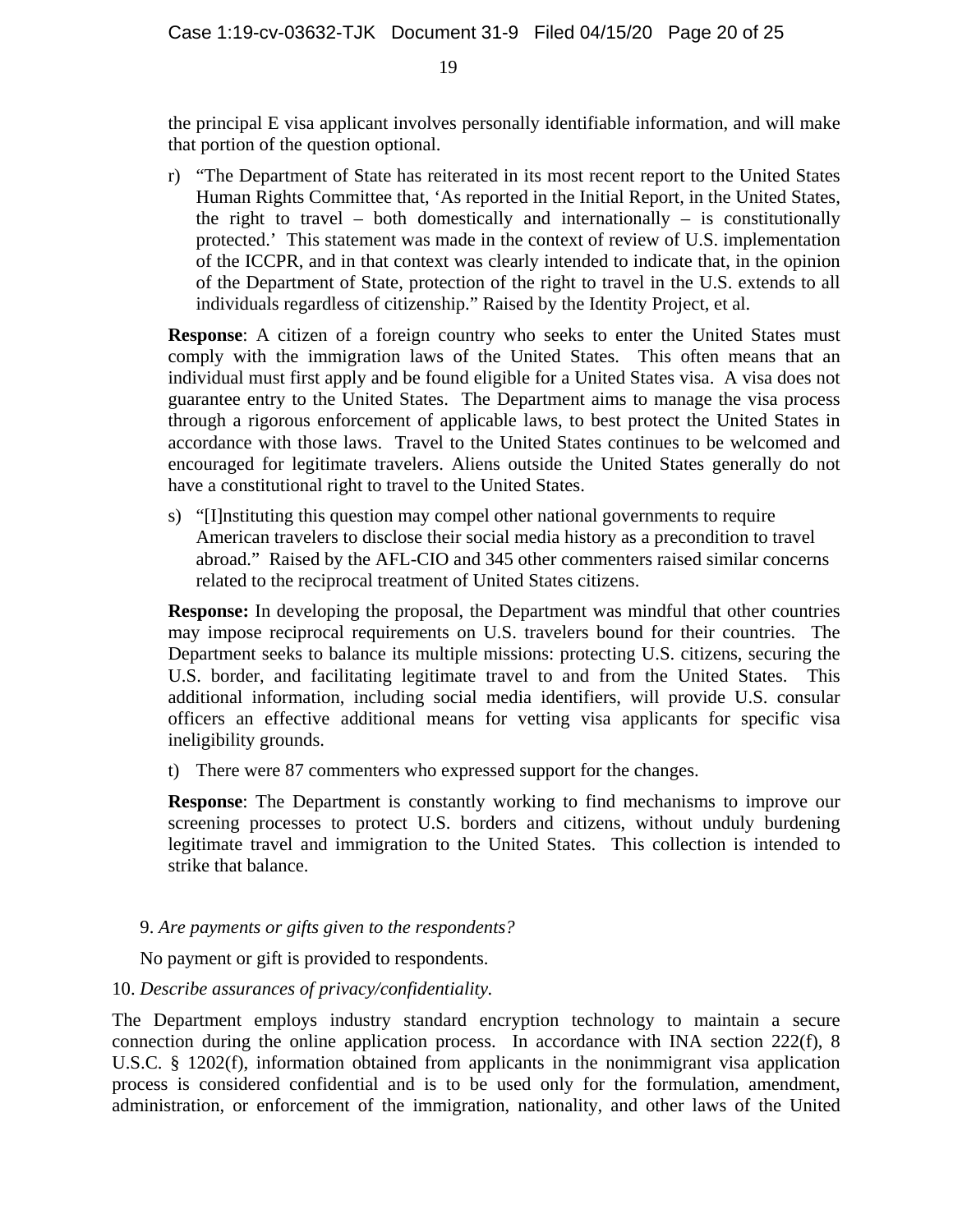States, except that, in the discretion of the Secretary of State, it may be made available to a court or provided to a foreign government if the relevant requirements stated in INA section 222(f), 8 U.S.C. § 1202(f) are satisfied. The same safeguards and confidentiality provisions that protect information in a visa application that is received by the United States will remain in effect for social media platforms and identifier information. The collection of social media platforms and identifiers will not be used to deny visas based on applicants' race, religion, ethnicity, national origin, political views, gender, or sexual orientation. Consular officers will not request user passwords and will not attempt to subvert any privacy controls the applicants may have implemented on these platforms. As noted in paragraph 10 above, such information once collected is confidential under INA section 222(f), 8 U.S.C. § 1202(f).

#### 11. *Are any questions of a sensitive nature asked?*

The questions in the collection are designed to elicit the information necessary to determine whether an applicant is eligible for a nonimmigrant visa under the INA, 8 U.S.C. § 1101 *et seq*.*.* Consular officers may not issue a visa to an alien who is ineligible under applicable provisions of INA section 212, 8 U.S.C. § 1182, or any other provision of law, unless where authorized under the INA or if the Department of Homeland Security grants a waiver. In order to adjudicate visa eligibility, the application form specifically asks for biographical information on a variety of issues, including information concerning the alien's health, criminal offenses, narcotics addiction, political affiliation with subversive organizations, and participation in genocide or terrorist activities. In addition, questions concerning the applicant's marital status, employment, social media use, and financial support are necessary to identify the applicant and to assist in determining eligibility for a nonimmigrant visa. As noted in paragraph 10 above, such information is confidential under INA section 222(f), 8 U.S.C. § 1202(f).

The Department recognizes the sensitivity of social media information for some visa applicants. Consular officers are already directed not to engage or interact with individual visa applicants on or through social media when conducting assessments of visa eligibility; not to violate or attempt to violate individual privacy settings and platform terms of service; and to adhere to Department guidance limiting use of social media and assessments of an individual's social media presence. Consular officers will be mindful that, unlike some other forms of personal information required from visa applicants, social media identifiers may afford the user anonymity. The Department employs industry standard encryption technology to maintain a secure connection during the online application process. Consular staff will be directed in connection with this collection to take particular care to avoid collection of third-party information.

#### 12. *Describe the hour time burden and the hour cost burden on the respondent needed to complete this collection.*

The Department estimates that 14,000,000 applicants annually will complete this collection. The Department estimates that each applicant will spend 90 minutes, or 15 minutes longer than the current 75 minute estimate, to complete this collection. Therefore, the Department of State estimates that the annual hour burden to visa applicants posed by the collection is 21,000,000 hours (14,000,000 applicants x 90 minutes). The weighted wage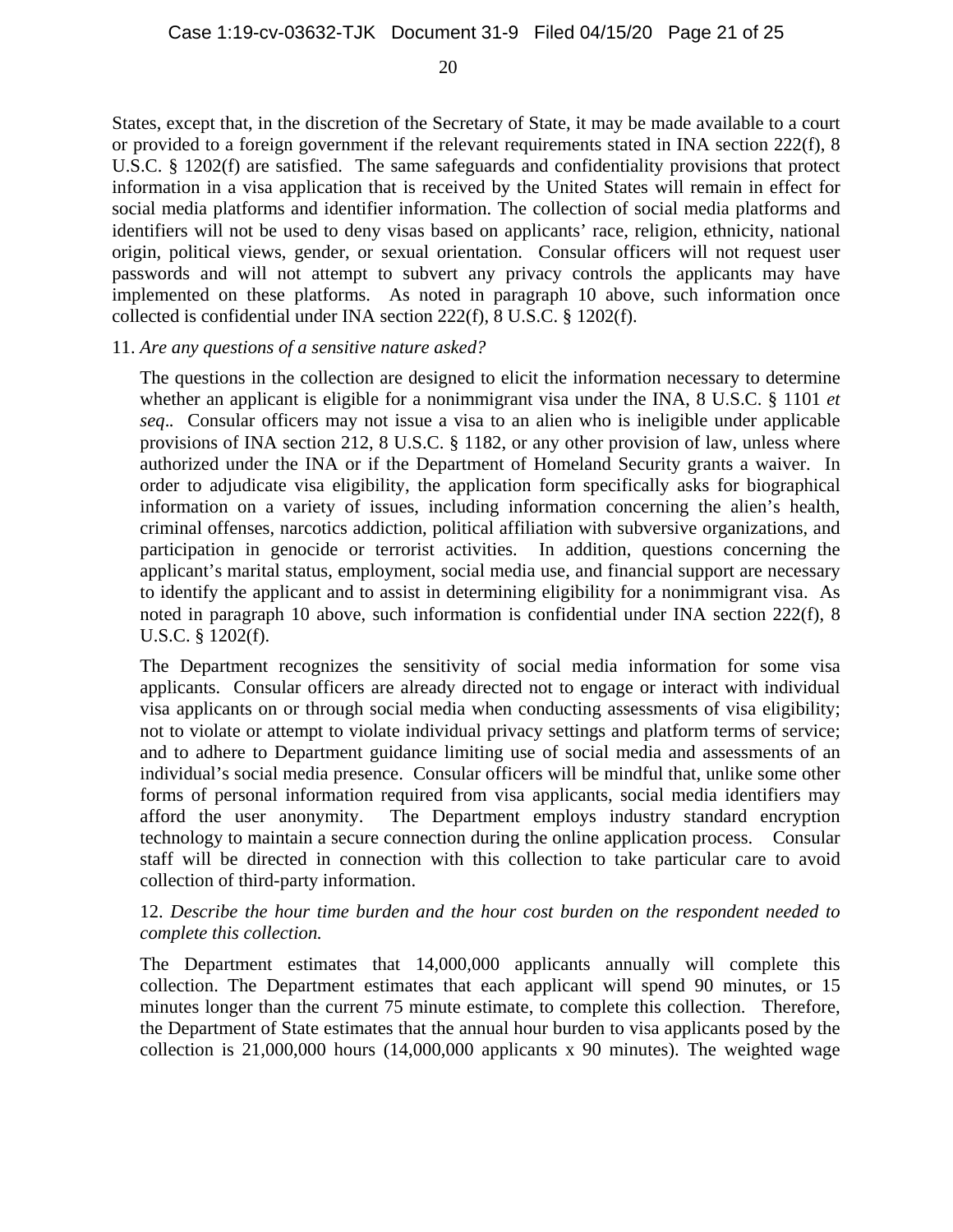hour cost burden for this collection is \$715,596,000, based on the calculation of \$24.34<sup>1</sup> (average hourly wage) x 1.4 (weighted wage multiplier) x 21,000,000 hours.

#### 13. *Describe the monetary burden to respondents (out of pocket costs) needed to complete this collection.*

The applicant must submit a digital photo, which may result in a cost. Based on a survey of various overseas embassies, the Department estimates that the average cost to an alien of obtaining a digital photograph will be five dollars. We therefore estimate that the total cost burden for the collection is \$70,000,000 (\$5 x 14,000,000 applicants).

### 14. *Describe the cost incurred by the federal government to complete this collection.*

The annual cost burden to the federal government for the DS-160 and DS-156 in fiscal year 2018 is \$1,062,740,000. The Department acknowledges that this estimate may be low as the cost model does not incorporate the new additions to the form. However, while the cost to the federal government will increase because of the new information collected, the Department assumes this increase amount will be *de minimis*. This estimate is based on the Consular Affairs fiscal year 2016 update to the Cost of Service Model, which calculates the cost to the U.S. government of providing consular services including visas. This estimate includes all nonimmigrant visa types that use the DS-160 and DS-156. The application fees, which vary based on the nonimmigrant visa category, generally are computed to recover the costs associated with nonimmigrant visas.

### 15. *Explain any changes/adjustments to this collection since the previous submission.*

This collection is being revised to include both nonimmigrant visa application methods: the online version (form DS-160) which is used by the vast majority of applications, and the paper version (form DS-156) which is used in limited circumstances. Currently, the online application and paper application are approved under two separate collections. With this renewal, the Department seeks to combine these into a single collection. Upon approval, the Department will seek to discontinue OMB Control Number 1405-0018, the existing collection for form DS-156. As a result of the additional questions detailed below, the Department is increasing its burden estimate by 15 minutes to accommodate the additional time a visa applicant will spend completing the collection. This and a slight increase in the number of forms received resulted in an overall burden increase for the collection.

The additional information requested in the below changes could reasonably lead to information about whether the applicant is eligible for a visa, including resolving the identity of an applicant. Additionally, the Department will make the following changes:

a. For most applicants, a new required question labeled "Social Media" and will instruct:

Select from the list below each social media platform you have used within the last five years. In the space next to the platform's name, enter the username or handle

1

<sup>&</sup>lt;sup>1</sup> Source: Data from the U.S. Bureau of Labor Statistics' May 2017 National Occupational Employment and Wage Estimates for all occupations (http://www.bls.gov/oes). Retrieved August 13, 2018.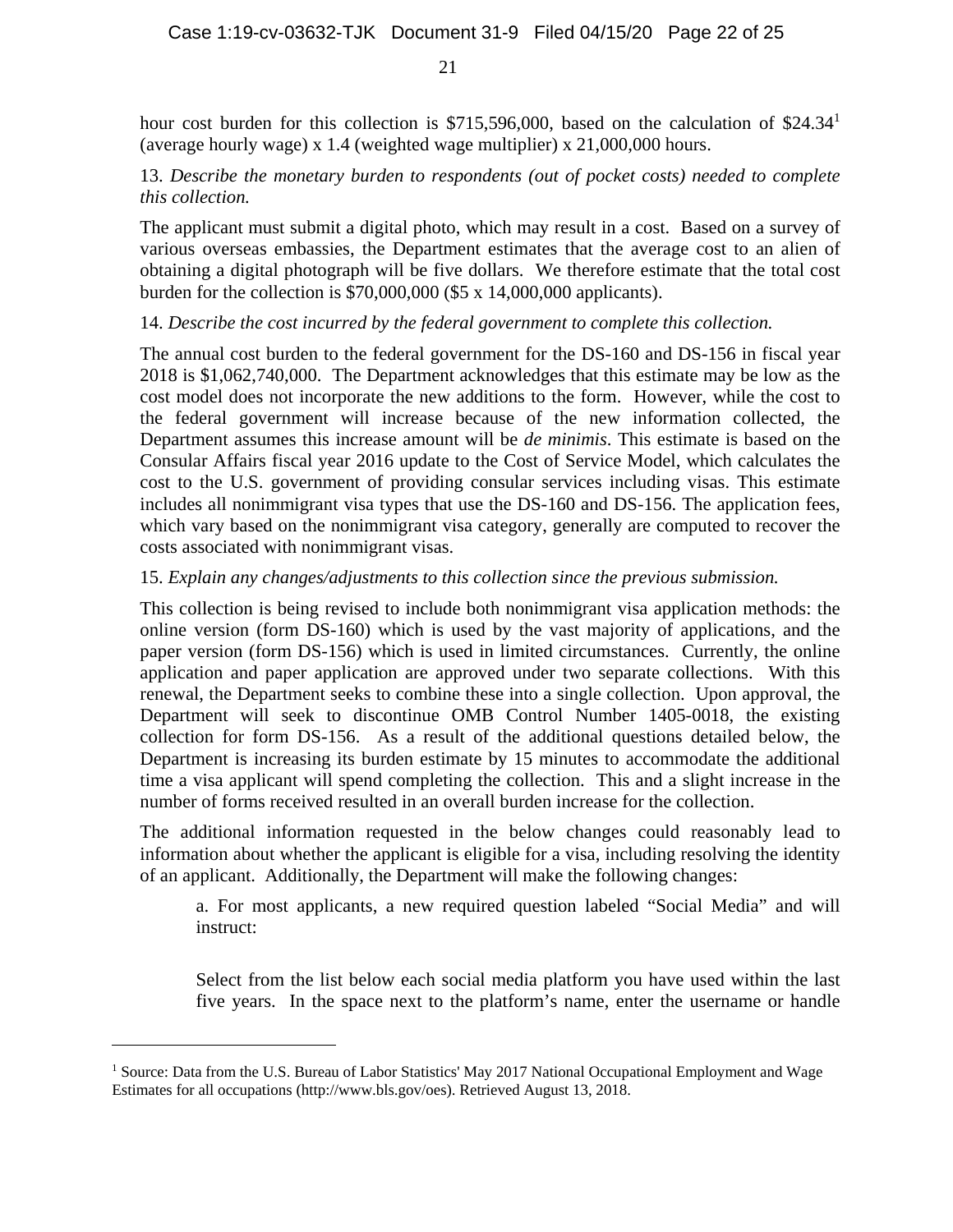you have used on that platform. If you have used more than one platform or more than one username or handle on a single platform, click the "Add Another" button to list each one separately. If you have not used any of the listed social media platforms in the last five years, select "None."

The form will include a data field labeled "Social Media Identifier" for the applicant to type in his or her social media "handle" or identifier. The applicant may select "Add Another" if the applicant has more than one provider/platform or social media identifier to disclose. Applicants will be advised they do not need to list accounts designated for multiple users within a business or other organization. Applicants will be provided help boxes or public guidance through travel.state.gov to assist in common questions, such as how to find the "social media identifier" of an account. Applicants will be advised to list each identifier used, including multiple identifiers on a single platform. No visa application is guaranteed approval, and all can be denied for a variety of reasons, but an applicant who does not have a social media presence will not be denied on that basis.

Similarly on the DS-156, a field will be added stating "Social Media" and will ask the applicant, "Have you used any of the following social media platforms during the last five years?" This will be followed by a list of specific platforms. The form will provide a field in which the applicant will specify the social media platform used and another field for listing his or her social media identifier(s).

The platforms listed may be updated by the Department by adding or removing platforms. Additional platforms will be added only if collection is consistent with the uses described in the Supporting Statement and after Office of Management and Budget approval. The Department will not collect applicant passwords for these social media platforms. The Department is only collecting public-facing identifiers from designated platforms, and will not go beyond public available information.

In addition, a new optional question on the DS-160 and DS-156 will ask applicants if they wish to provide any other social media identifiers for platforms they have used within the last five years to create or share content (photos, videos, status updates, etc.) not listed in the initial social media question. The question will require applicants to respond "yes" or "no," but applicants who decline will not be required to provide any additional identifiers.

The Department will collect this information from visa applicants for identity resolution and vetting purposes based on statutory visa eligibility standards; however, the Department intends not to routinely ask the question of applicants for specific visa classifications, such as most diplomatic and official visa applicants.

b. Applicants will be asked about prior immigration violations. Specifically, applicants will be asked "Have you ever been removed or deported from any country?" An affirmative response will prompt the applicant to provide further details.

c. Applicants will be asked: "Are you the spouse, son, or daughter of an individual who has engaged in terrorist activity, including providing financial assistance or other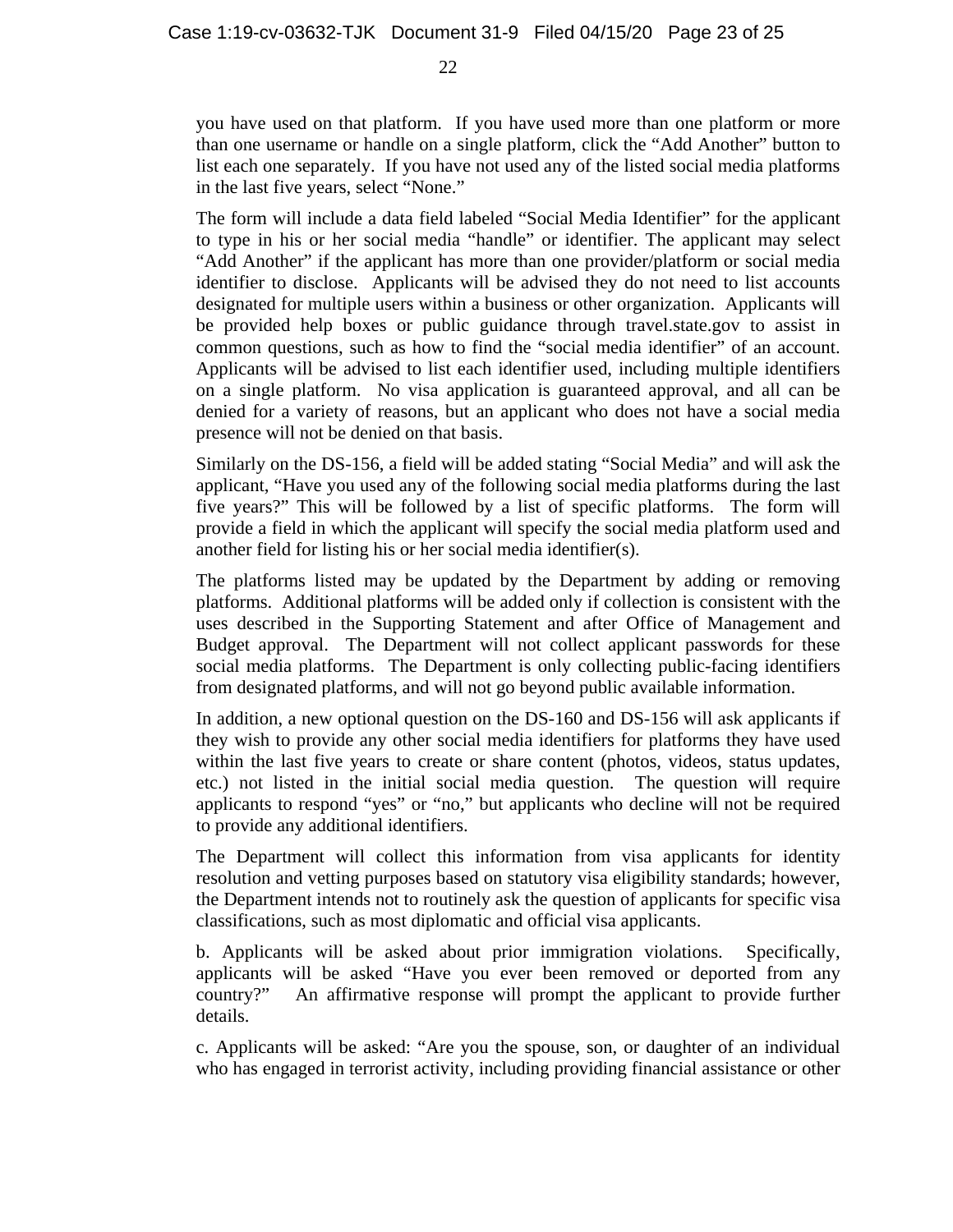support to terrorists or terrorist organizations, in the last five years?" An affirmative response will prompt the applicant to provide further details.

d. Applicants are currently asked for their current, secondary, and work telephone numbers. Applicants will be asked "Have you used any other telephone numbers during the last five years?" An affirmative response will prompt applicants to add additional numbers used. The Department will permit applicants to add additional numbers used.

e. Applicants are currently asked for their current email address. Applicants will be asked "Have you used any other email addresses for personal purposes during the last five years?" An affirmative response will permit applicants to add additional addresses used. The Department will collect this information from visa applicants for identity resolution and vetting purposes based on statutory visa eligibility standards; however, the Department intends not to routinely ask the question of applicants for specific visa classifications, such as most diplomatic and official visa applicants.

f. The "Sign and Submit" section of the DS-160 will add an additional notification for applicants related to the Federal Bureau of Investigation's fingerprinting system. In addition to the existing information about fingerprinting, applicants will be informed that "Procedures for obtaining a change, correction, or update of an FBI identification record are set forth in Title 28, CFR 16.34."

g. E-1 and E-2 visa applicants completing the DS-160 who indicate that they are a manager, supervisor, or essential employee will be asked whether a principal E-1 or E-2 treaty trader applicant was already issued a visa. An affirmative response will eliminate the trigger for those applicants to complete the E business profile.

h. The Confidentiality Statement will add an additional line that reads: "The information asked for on this form is requested pursuant to Section 222 of the Immigration and Nationality Act."

i. In light of changes to the medical examination process for some applicants, the Department will provide information about the new system to applicants. While the vast majority of nonimmigrant visa applicants are not required to undergo medical examinations, providing this information at the outset will give applicants required to undergo a medical examination ample notice. The Department intends to add the following language to the "Sign and Submit" page to inform applicants about the requirements:

Some visa applicants are required to undergo a medical examination with an authorized physician to assess visa eligibility consistent with INA Sections 212(a) and 221(d). I understand that failure to provide required information may cause delay or denial of my visa application. If required to undergo a medical examination, I understand that my medical examination information may be collected and temporarily stored in the eMedical system hosted, operated, and maintained by the Australian Department of Home Affairs. If my medical examination is collected in eMedical, I understand and consent to its collection